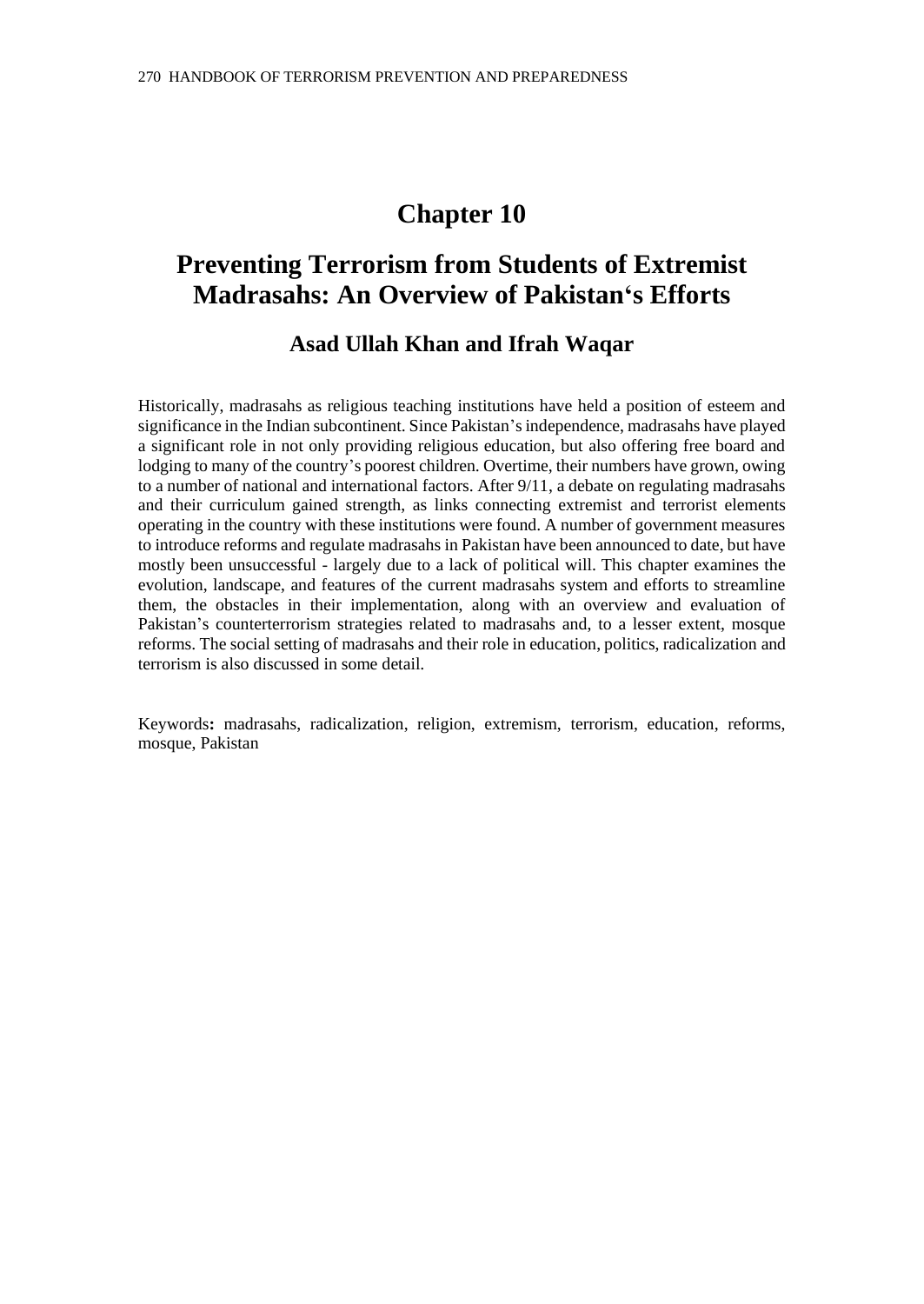Madrasah (religious seminary; plural: madrashas or madaris) is an Arabic word which literally means a certain type of educational establishment. It is one of the oldest Muslim institutions and its purpose is to teach and impart knowledge and wisdom to members of society. Madrasahs have existed in the sub-continent for a long time. During the colonial rule of the British, the *Ulema* (religious leaders) and their madrasahs played a leading role in the resistance against imperialism. When Pakistan became independent in 1947, around 247 religious seminaries existed. Until the 1970s, they were viewed as peaceful educational institutions working for the betterment of society in Pakistan. Many of the older madrasahs had wellestablished reputations for producing serious Islamic thinkers, while others provide welfare services to the poor by offering their sons free religious education, lodging, and food.<sup>1</sup>

However, after the Soviet invasion of Afghanistan, the purpose of these religious institutions was diverted intentionally to resist Russian influence by waging a jihad against the foreign occupation forces. During that time, around 1,000 madrasahs were established<sup>2</sup>. The mushrooming growth of madrasahs in the 1980s was linked to the Afghan war. A *Jihadi* mindset emerged in madrasahs as the US and Saudi Arabia were funding the mujahedeen against the Soviet occupation. However, in the late 1980s, the US suddenly withdrew from the region after the Soviet withdrawal from Afghanistan. Pakistan was left alone to deal with the seeds of radicalization sowed in its home and backyard. This vacuum led to the growth of radical and extremist tendencies and mindset in Pakistan, especially in the madrasahs. The phenomenon of *Talibanization* also took roots. Consequently, this created hatred and resentment among the radicalized youth of madrasah in Pakistan and they began to consider the West as a threat to, and enemy of, Islam.

In the aftermath of the 9/11 attack by Al-Qaeda, Pakistan was pressed hard by the US to take part in the Global War on Terror (GWOT) which once again brought madrasahs into the limelight, but this time their perceived image was negative. Western policymakers criticized madrasahs and held them responsible for fuelling extremism in society. Pakistan's decision to join the GWOT changed the social and security landscape of Pakistan. It also led to a renewed debate in Pakistan about the role of madrasah and the need for reforming the more than 37,500 Madrasahs currently operating in Pakistan.

It is no secret that madrasahs have a political role in society as well. Major religious political parties have their own network of religious seminaries which they run by funding them. These religio-political parties often use their madrasahs and their students for political purposes or to pressure governments through staging protests. Hence, the socio-political impact of these religious seminaries cannot be ignored; they have long-term consequences. There is also a great deal of controversy as to what type of role madrasahs ought to perform in society.<sup>3</sup> According to Christopher Candland, it is the government which needs to recognize and determine madrasahs' role in society by giving them appropriate attention.<sup>4</sup> Yet that is easier said than done. Qasim Zaman has highlighted repeated failures in reforming madrasah and attributed these to radical elements in Pakistani society who sought to boycott the government's reform agenda.<sup>5</sup> A number of steps to reform madrasahs in Pakistan have been taken in the last two decades, but they have indeed achieved much less than one could expect due to a lack of political will and stiff resistance from religious circles. However, from 2010 onwards, the country's counterterrorism strategy has led to a renewed focus on madrasah reforms. Mapping, streamlining and regulating the religious seminaries have been the buzzwords on policy agendas. However, it has also been observed that the phenomena of terrorism and extremism cannot be attributed to madrasahs and their students alone, since there have been a number of instances where college educated individuals have become radicalized and have taken part in terrorist acts. This chapter seeks to examine the role of madrasahs in radicalization to violent extremism and the government of Pakistan's prevention efforts.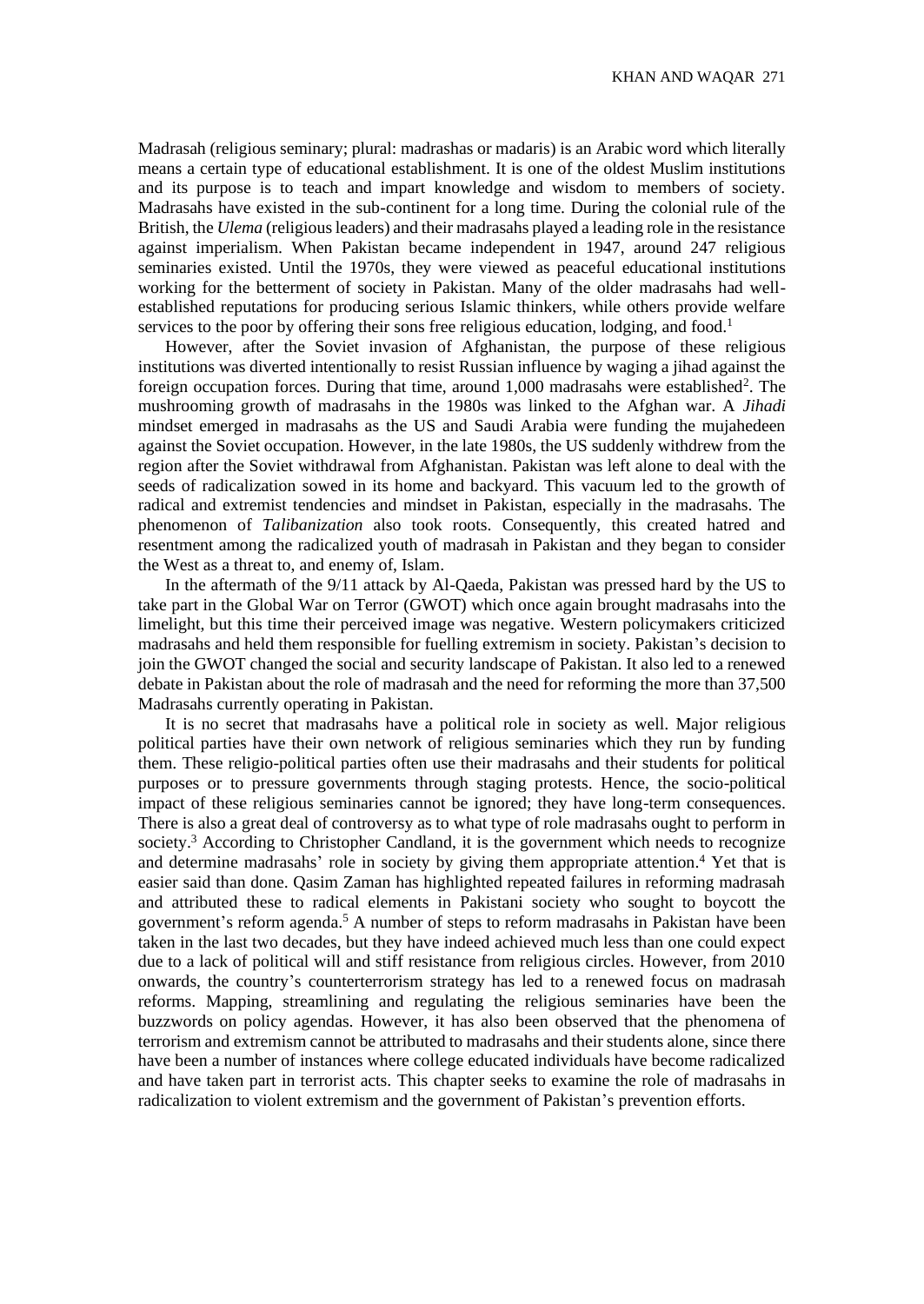#### **Evolution of Madrasahs in Pakistan**

The growth of religious seminaries in Pakistan should be seen in the light of political and socioeconomic factors. When Pakistan became independent on 14 August 1947, only 247 madrasahs existed, according to official figures<sup>6</sup>. In 1975, there were 100,000 seminary students in Pakistan; in 1998 their number stood between 540,000 in Punjab alone.<sup>7</sup> In the 1980s, Pakistan's support for the US against the Soviet Union turned the madrasahs from hubs of education to centres promoting Islamic extremism. As mentioned before, their number mushroomed during the Soviet-Afghan war. Pakistan bore direct consequences of the Afghan war as the country played a major role in resisting the Soviet occupation of Afghanistan. Religion was used as a tool, as the Afghan War was termed by Pakistan's military ruler General Zia-ul-Haq as jihad (holy war). During Haq's tenure (1978-1988), the number of religious seminaries increased to 2,831.

General Zia was politically allied with Islamist parties. He encouraged them to motivate their members to join this "holy war" against the Soviets. The clout of these religious parties grew multi-fold during the 1980s as they enjoyed both religious and political backing. Afghanistan's Taliban movement has roots in these religious seminaries, as a number of Taliban leaders were educated there. Many of Pakistan's religious parties translated their influence on the ground by opening their own madrasahs. They often received funding from both the West and the countries of the Gulf Cooperation Council (GCC) for providing education to the children of millions of Afghan refugees who had fled war in Afghanistan.

Although the Afghan war ended in the late 1980s, the number of religious seminaries continued to increase. This increase in their numbers is also attributed to various socioeconomic reasons. These religious seminaries provide free board and lodging to their students, and it is tempting for the economically downtrodden to send their children there. According to Pakistan's military spokesperson, more than 30,000 madrasahs are operating in the country, in which an estimated two and half million children are currently enrolled.<sup>8</sup> However, according to a study conducted by a Karachi-based research centre, the Majlis-e-Ilmi Foundation Pakistan, the number of madrasahs in the country is even higher, exceeding 37,517 in 2018 as seen in their image below.<sup>9</sup> According to the statistics released by this research centre, 28,241 madrasahs are functioning under the five central boards of the Ittehade-Tanzeem-ul-Madaris Pakistan (ITMP), whereas the remaining 9,276 are operating under different independent bodies which include Jamaat-ud-Dawa, Jamia Muhammadia Ghausia, Itihad-ul-Madaris, Wafaq Nizam-ul-Madaris, Al-Huda International, as well as others.<sup>10</sup> According to the foundation's report, 354 madrasahs are operating in Islamabad, 13,798 madrasahs in Punjab, 10,033 in Sindh, 2,959 in Balochistan, 3,579 in Khyber-Pakhtunkhwa, and 1,404 in Azad Jammu Kashmir.

#### **Landscape of Madrasahs and their Impact in Society**

There is no doubt that madrasahs are considered to be important institutions in Islamic societies, but this also applies to mosques. Besides worshipping, the mosque traditionally has held the title of seat of learning - in addition to being a community centre in Muslim societies. Similarly, the madrasah has historically been considered not only as a source for imparting religious education to the masses, but also for training and equipping imams (religious leaders) and for their role in mosques. The religious leaning of these imams is very much dependent upon the thinking of madrasah or from the sect they belong to.

Historically, society's elite used to study in these religious institutions, but today, due to the prevalence of formal education systems and modernization, the mosque and madrasahs have become merely political tools for the elite. Religious leaders, politicians, and even those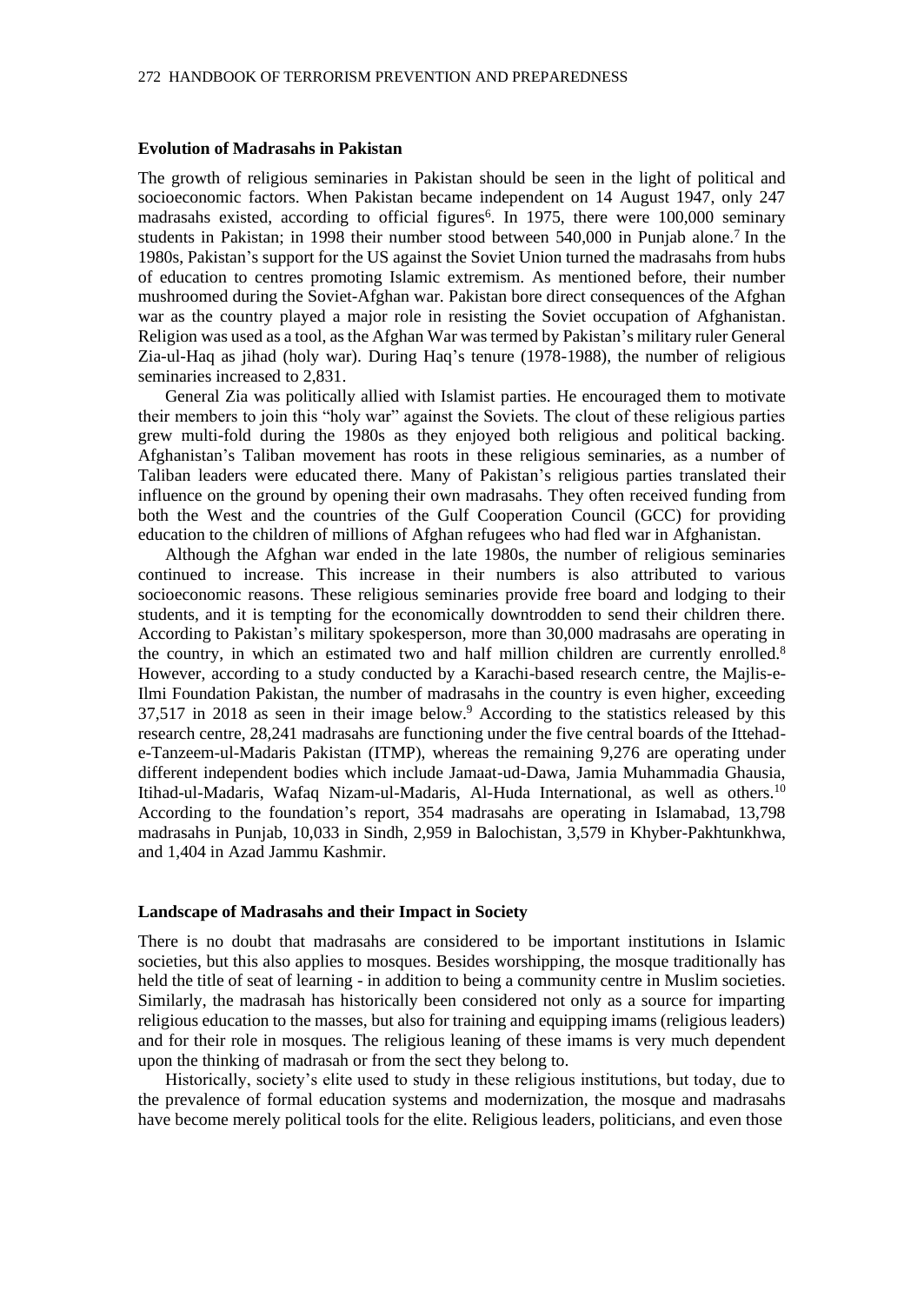#### **Figure 1. Yousafzai 2019**



holding state power do not hesitate to use these institutions and the name of religion for advancing their own political agendas and gains.

Madrasah's affiliations with political, sectarian and militant organizations affiliations with madrasahs are a cause for concern. Such affiliations may drive their administrations and their students towards assuming an increased role in society.<sup>11</sup> Friday sermons from the mosque are an important event for the Muslim community as Muslims listen to the narratives of imams on various religious and social topics. These sermons play an important role in shaping the public opinion regarding various issues in daily life. In addition, the interaction between people and imam five times a day during prayers further enhances the impact of his words and affects people's psyche. Since the imam's sermons are monitored, he is careful with his words and the speeches he delivers to the public.

The donors of the religious seminaries are businessmen, social workers, and other society members. This relationship is considered very strong, as it is believed that making an economic contribution to religious causes is beneficial for both donors and recipients.

Nowadays, with the increasing number of madrasahs in society, some donors use madrasahs to get appropriate legal verdicts (*fatwa*<sup>12</sup>) on different social issues to advance their personal and sectarian interests. However, it is hard to establish proof regarding influencing verdicts. For instance, the Punjab police need the assistance of intelligence agencies as well as the Federal Investigation Agency (FIA) to collect solid evidence against corrupt seminaries for possible legal action. Over 12,000 seminaries are operating in Punjab alone, with almost half of them being unregistered.<sup>13</sup>

A misperception exists in the society that madrasahs are entirely charity-based organizations. For the most part, they are associated with one of five religious educational boards, which are sectarian in orientation.<sup>14</sup> On the other hand, religious seminaries consider themselves as non-governmental organizations (NGOs). Many of the madrasahs now own property and are making investments for profit.

#### **The Madrasah System in Pakistan**

Madrasahs in Pakistan mostly belong to the two major sects of Islam i.e., the Sunnis and the Shias. Sunni Islam is further divided into three sub-sects: Deobandi, Barelvi, and Ahl-i-Hadith. Apart from these, some religio-political parties like Jamat-e-Islami, run their own madrasahs.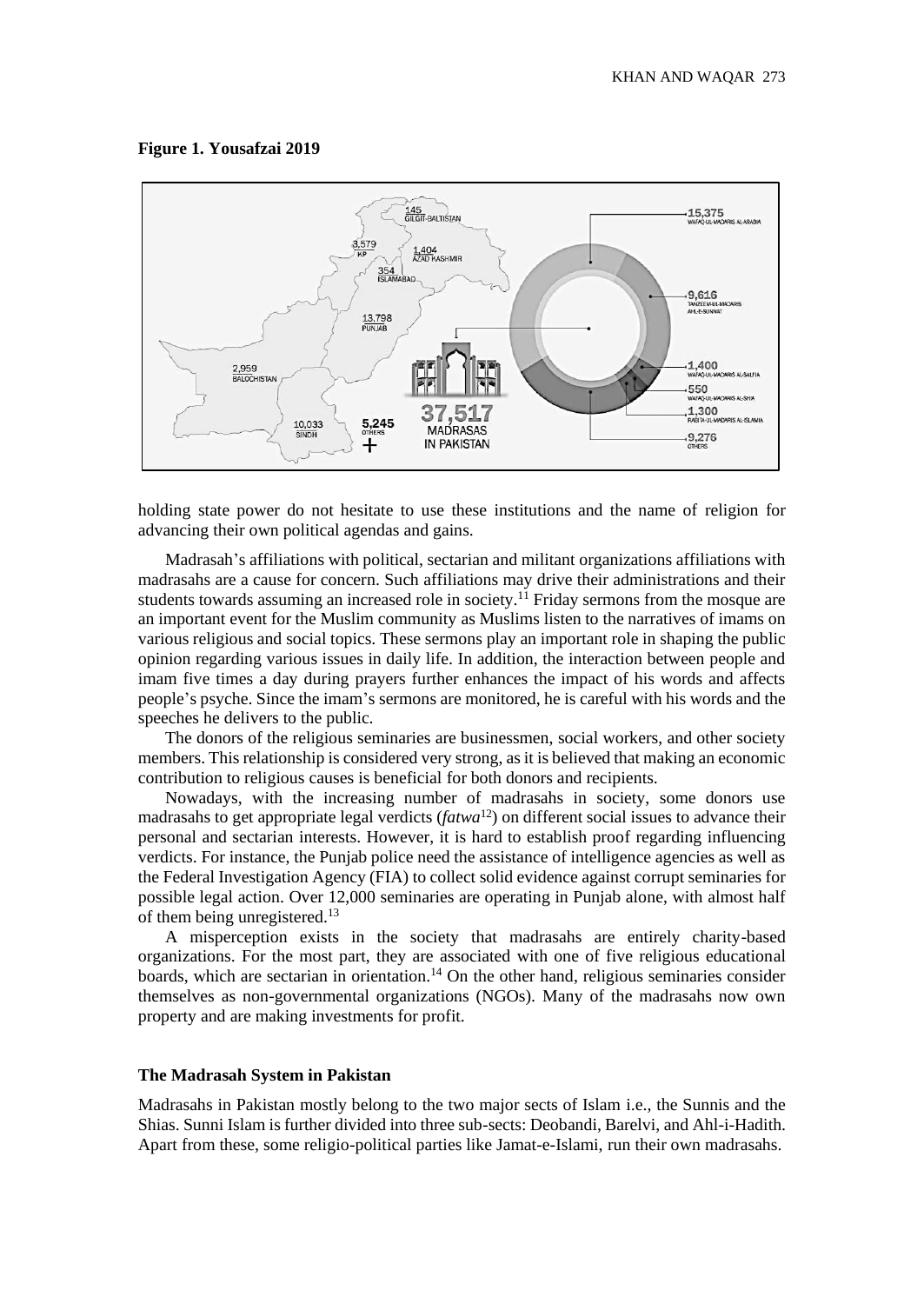In order to oversee the educational curricula being imparted in these madrasahs, five independent boards were established, based on these different sects. These boards are responsible for finalizing the syllabus, conducting examinations and awarding degrees in the respective madrasahs. Pakistan's Higher Education Commission recognizes the degrees awarded by its approved Wafaq/Tanzeem ul Madaris.<sup>15</sup> Following are some of the details of the Central Board of Madrasahs in Pakistan.<sup>16</sup>

*Wafaq ul Madaris*: The largest number of Islamic seminaries globally are run by Wafaqul-Madaris Al-Arabia in Pakistan. It has its headquarters in Multan.<sup>17</sup> From its inception in August 1959, the total number of madrasahs working with Wafaq-ul-Madaris grew to 19,491 by August 2018. More than 8,000 Iqra Schools and 10,000 seminaries from around the country are associated with it. It is affiliated with the Deobandi school of thought. It has an approved syllabus, conducts regular examinations, and awards degrees to its students.

*Tanzeem ul Madaris*: The Tanzeem ul Madaris was established in 1960. Its headquarters are in Lahore. It represents the Barelvi school of thought. About 10,000 madrasahs associated with the Barelvi exist in the country.<sup>18</sup> In 2019, more than 200,000 students attended examinations under the Tanzeem ul Madaris.

*Wafaq ul Madaris* (Shia): The Wafaq ul Madaris (Shia) came into being in 1959 in Lahore. It is associated with the Shia school of thought. The board has its own syllabus, conducts its own examination regularly, and awards degrees.

*Rabta-tul-Madaris-al-Islamia*: The Rabta-tul-Madaris-al-Islamia was formed in 1983 by the revivalist religio-political party of the country Jamat-e-Islami (JI), but the board was only recognised by the government of Pakistan in 1987.<sup>19</sup> Since its inception, the JI has stated that its education board is not affiliated with any sect or group. Subjects of politics, economics, and history are taught in their madrasahs, along with traditional Quranic education in their bid to modernize their education system. Its headquarters are located in Mansoora, Lahore.

*Wafaq-ul-Madaris-al-Salafia*: The Wafaq-ul-Madaris-al-Salafia, formed in 1955, caters to the Ahl-i-Hadith school of thought. They adhere to Quran and Hadith very strictly and have their own system of examination and awarding degrees.

The largest association of seminaries in the country is the Ittehad-e-Tanzeemat-e-Madaris Pakistan (ITMP) also known as the Union of the Religious Education Organizations. It was formed in 2005. Five constituent boards came together to form the ITMP to effectively negotiate with the government.

#### **Analysis of The Curriculum of Madrasahs**

When the role of madrasah as a teaching institution is being analyzed, one cannot ignore the importance and relevance of the curriculum being taught in the seminaries. The curriculum currently being taught in the seminaries is called *Dars-e-Nizami*. It was developed by an 18th century scholar, Mulla Nizamuddin Sihalwi, from the Farangi Mahal madrasah, located in the now Indian city of Lucknow.<sup>20</sup> Traditional madrasahs adhere to it except for those of the Shia part of the population. The text of its syllabus dates back 500 years or more. Owing to the inability of the majority of students to understand Arabic texts, this course is taught with the help of commentaries and interpretations done by medieval scholar Hanafi Ulema. The original text is memorized by students, often without a complete understanding of the context or the meaning. As a result, students are unable to develop analytical abilities, and grow up with a narrow understanding of the scripture and the world. This fact has been highlighted by local scholars who opine that this traditional technique of learning and teaching at madrasahs should be changed, as it reflects a stagnation of knowledge.

Another problem with the curriculum being taught at religious seminaries is the issue of of animosity towards other schools of thought, both secular and religious. With a curriculum that is suspected of glorifying violence in the name of Islam while ignoring basic history, science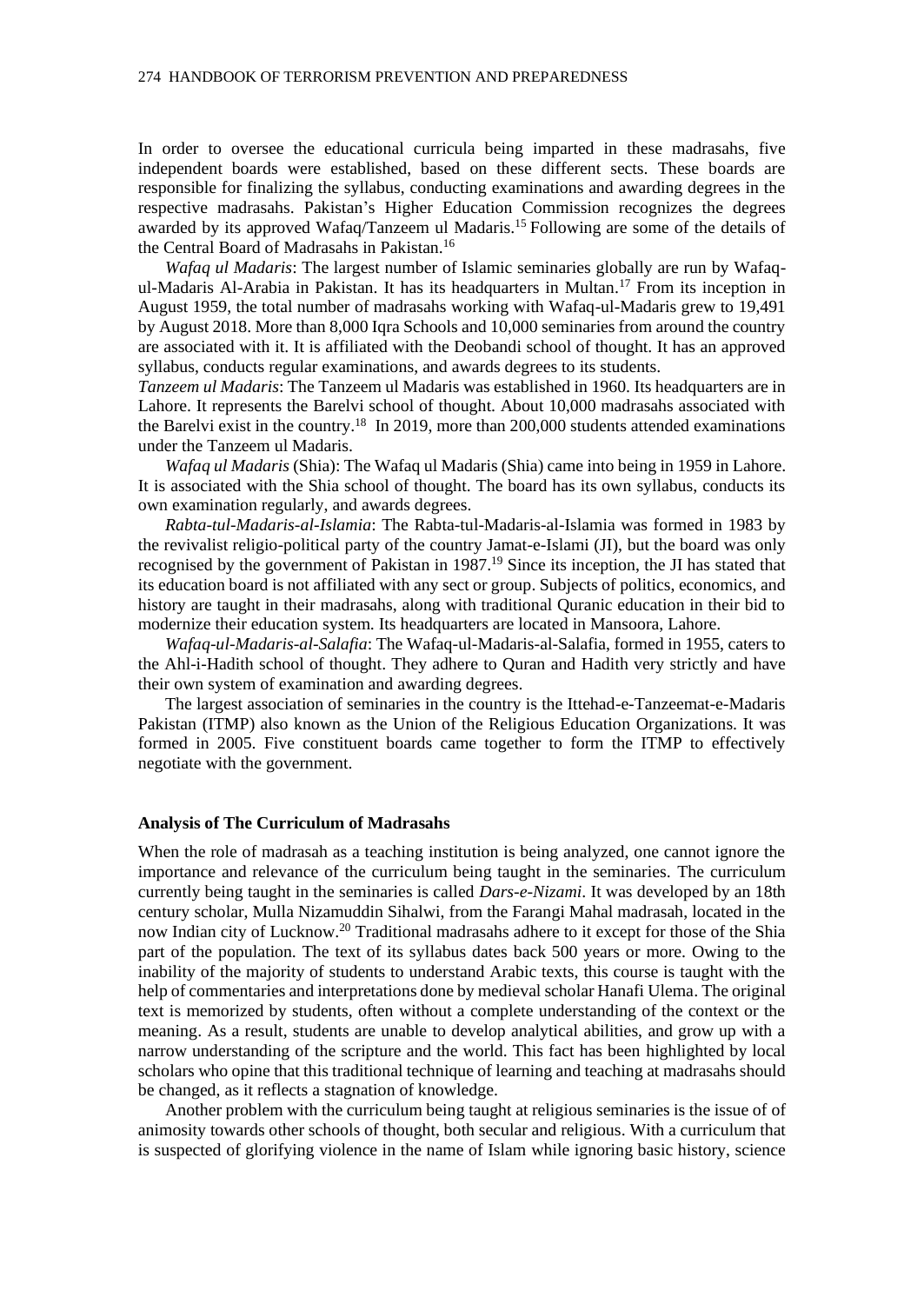and math, that part of Pakistan's public education system has become a major barrier to defeat extremist groups.<sup>21</sup> As Rebecca Winthrop and Corninne Graff noted, the majority of madrasahs do not impart any secular or vocational training, but they have rigid curricula emphasizing rote memorization. It has been argued - albeit based on limited evidence - that they deliberately educate their students in narrow worldviews and the rejection of Western ideas, and do not train them sufficiently for the real world.<sup>22</sup> Injecting advanced subjects and modern research in the curriculum could bring this system at par with the modern educational system.

There are two major issues with the curriculum of madrasahs. Firstly, the rigid interpretation of all the concepts according to the doctrine of a particular sect and school of thought, which considers all other interpretations as inauthentic. This tends to spread hate and divisions in society. Secondly, the concept of jihad in Quran and Hadith is arguably misinterpreted and misunderstood in the existing curriculum: it urges students to embrace militancy when it comes to spreading their faith, which is not the true concept of jihad.

The curriculum needs to be revamped in this regard in order to eliminate this kind of interpretation. Political will and intent needs to be displayed to enforce the necessary changes on the ground. This process will take time but in the long run should prove beneficial to both students and the state.

#### *Prospects of Reforms*

Contrary to popular notions, the drive to bring reform to madrasahs in Pakistan precedes the events of 11 September 2001. In fact, then Army Chief and President General Pervez Musharraf wanted to limit the influence of these religious institutions. The National Education Policy 1999-2000 encompassed a reform program for madrasahs which the government wanted to implement. It included bridging the existing gulf between formal education and the education offered by madrasahs; equating their scholastic achievement degrees with the ones of the formal education system; recognizing them and providing them with books on research and reforms; and striving for an integrated system of national education.<sup>23</sup>

In line with this policy, certain steps were taken which included *The Pakistan Madrasah Education Board Ordinance, 2001.* This ordinance, promulgated on 18 August 2001, sought to "secure registration, regulation, standardization and uniformity of curricula and standard of education of the *dini* (religious) madaris, imparting specialized Islamic education in Pakistan with the general education system."<sup>24</sup> Unsurprisingly, this ordinance could not achieve its objectives mainly due to the lack of enforcement and opposition from religious circles.

#### *Implications of 9/11 and Madrasah Reforms*

The events following the attacks of 11 September 2001 led to a number of developments. Renewed attention was given to madrasahs, their structure, curriculum, and working. Demands for reforms started building up, as non-reformed madrasah operating outside the ambit of the state were widely seen as training grounds for terrorists and extremists. Nevertheless, the government of Pakistan faced stiff resistance from conservative religious clerics who viewed the proposal to reform madrasahs as a Western move to control or alter the religious teachings of Islam.

#### **Madrasah Reform Program**

In 2002, the government of Pakistan launched the "Madrasah Reform Program" (MRP). MRP was said to be a five-year program to mainstream 8,000 madrasahs with a budget of Rs 5,729.395 million.<sup>25</sup> The Ministry of Education was tasked with introducing subjects like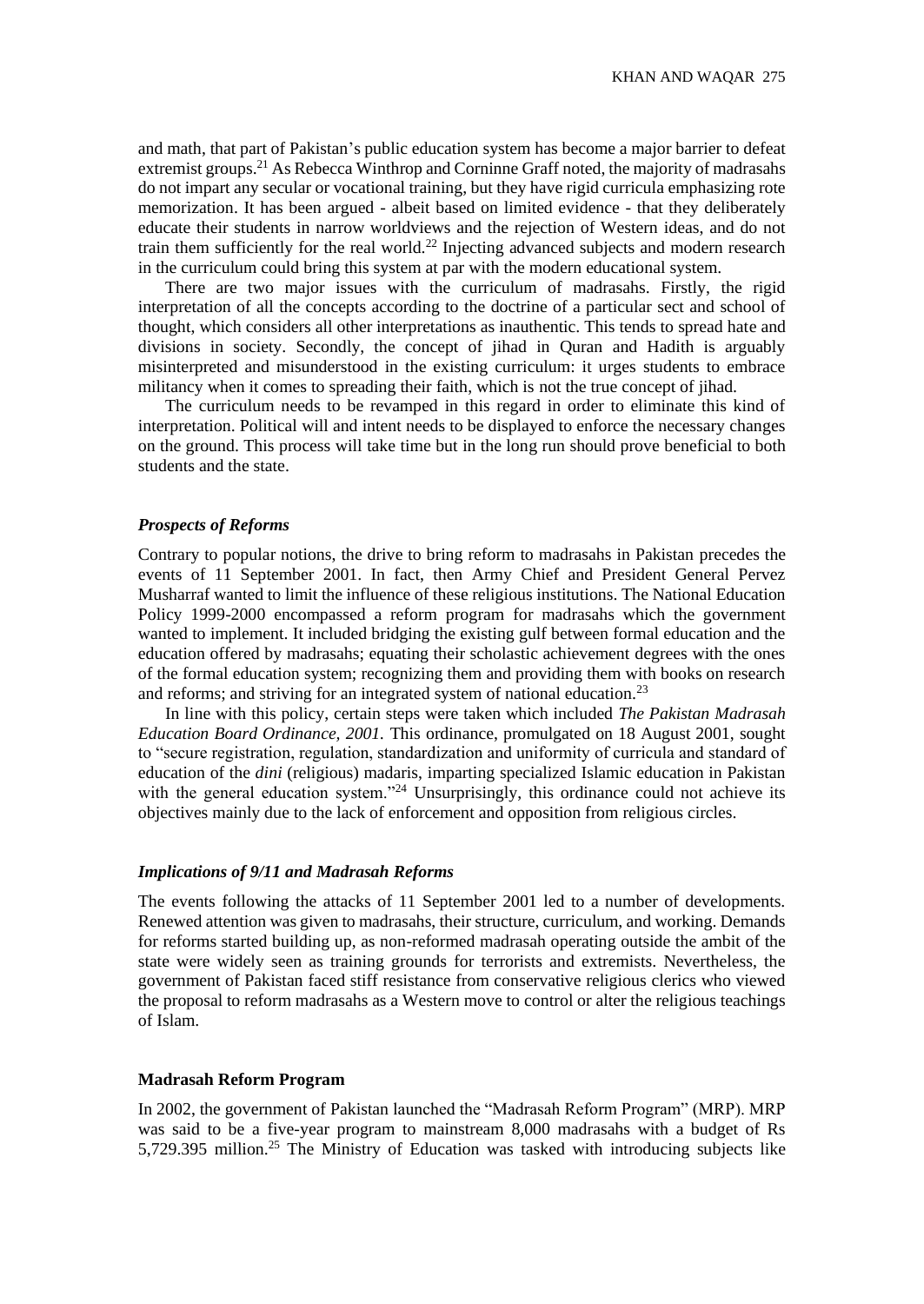English, general science, and mathematics at the primary level, and then teach computer science, economics etc. at the secondary level, in order to bridge the gap between the different educational systems existing within the country. It also included steps to increase interaction between formal and informal education systems of education as well as equipping madrasahs with computers. However, the reform program was not successful, due to the lack of capacity to utilize funds as well as the lack of implementation and coordination. Secondly, the madrasah leadership was hesitant to trust the Ministry of Education, and there was friction with the Ministry of Religious Affairs.

In 2005, the "Madrasahs Voluntary Registration and Regulation Ordinance" was issued by the government, seeking to bring madrasahs under the supervision of the state. It stated that no madrasahs would be able to function without registering themselves. They were also tasked to submit audit reports on their organization. In addition, the 2005 ordinance called for putting an end to hate speech which incited sectarian or religious tensions.

#### **Post National Action Plan, 2014**

A standard mechanism of registration of madrasahs was drafted after consultation with the ITMP and the National Counter Terrorism Authority (NACTA) in the National Action Plan (NAP) document. It was observed that more than 190 madrasahs were foreign funded.<sup>26</sup> Similarly, 182 madrasahs were closed down immediately as they were found to promote militancy in the country and to have connections with militants and proscribed organizations.<sup>27</sup> There is still a long way to go as mere registration of madrasahs will not be enough. Since the madrasah system is not getting any direct assistance from the government of Pakistan, little control can be exercised. It is a well-established fact that donors always influence the receiving institutions. Government should arrange extensive training programmes for teachers and those who qualify should get some special pay package.<sup>28</sup> The system should be controlled federally at the initial stages, and then it may be delegated to the provinces once the desired results are achieved. Initially the central government could set up some model madrasahs in big cities and that role model could then be applied uniformly in other parts of the country.

#### **Resistance to Reforms?**

On the national level, there is public support to streamline madrasahs and introduce reforms, however, the government faces resistance in this regard. The pushback comes mainly from the powerful religious parties who run a network of madrasahs, but do not want any government involvement. There have been numerous attempts to bring reforms to streamline madrasahs, but they were unsuccessful mainly due to the stiff resistance from conservative circles and a lack of political will.

#### **Madrasahs and their Impact on Society**

Madrasahs see themselves as custodians of the teachings of Islam as they provide free education and shelter services to society. Madrasahs face a multitude of challenges in preparing students for life in rapidly modernizing societies and emerging globalized knowledge economies.<sup>29</sup> There are multiple factors that lead to producing an extremist and radicalized mindset in the madrasahs, including economic vulnerability, social divisions and discord, sectarian differences, using religion for political purposes, and misinterpreting religion especially the concept of jihad.

Jihad has been used by fundamentalists, with varying intensity, as a unifying and energizing force.<sup>30</sup> In some madrasahs, the minds of students are radicalized in such a manner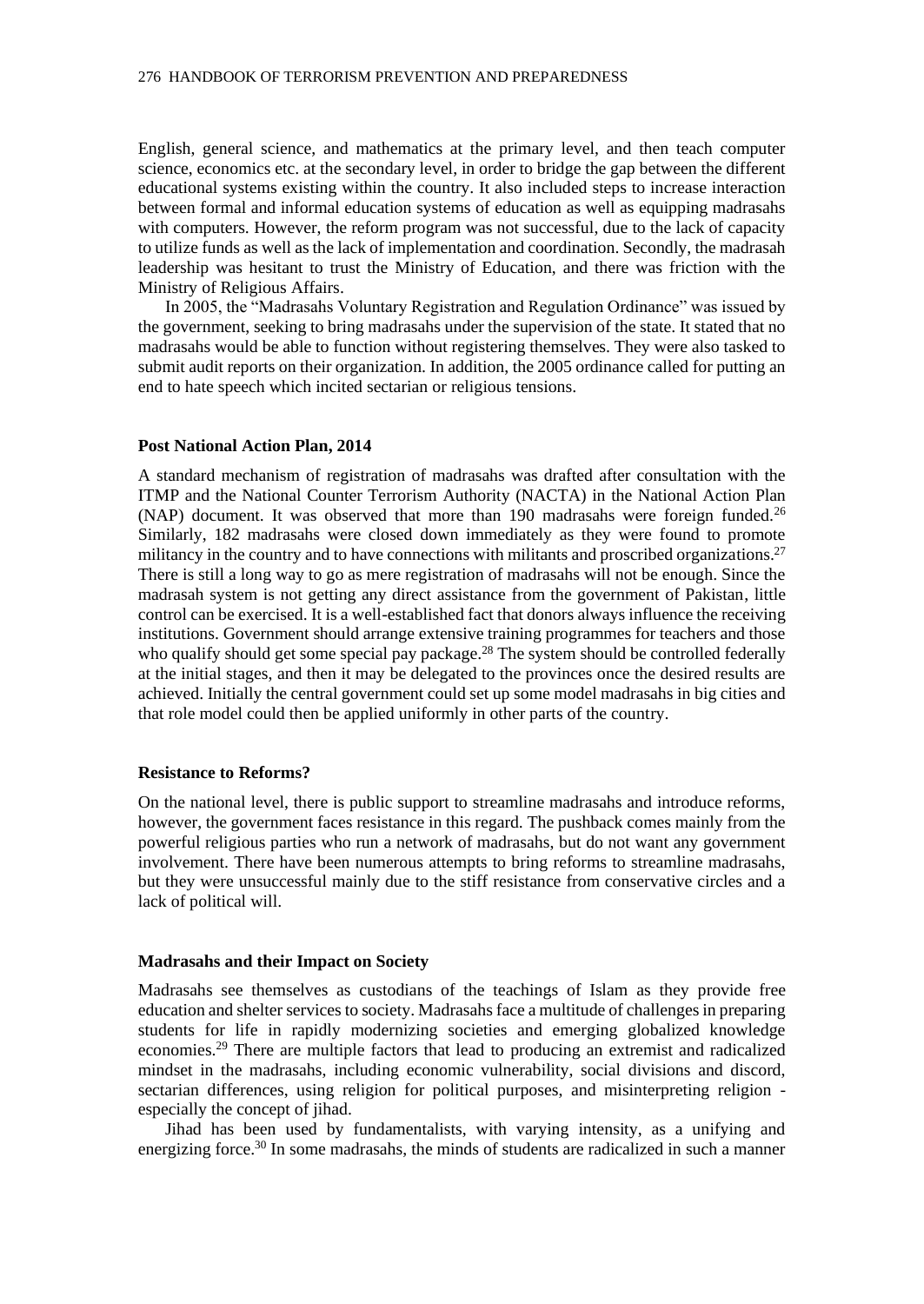that they are ready to participate in acts of violence, which they see as their religious duty. Madrasah students are sometimes told that it is their duty to stop any "immoral" activity and raise arms against any entity which deviates from the righteous path. By such indoctrination, vulnerable young minds are prepared to join the "Holy War." In addition, the leaders of some of these sectarian outfits incite their followers and students through hate speeches and literature to create disharmony in the society.

#### **Madrasah and Politics**

The affiliation of madrasahs with religious political parties can be traced back to the inception of Pakistan. Before the era of 1980, religious political parties were running madrasahs as charity- based organizations and as a service for society. After the decade of the 1980s, many madrasahs heavily focused on a jihad-oriented curriculum. In addition, sectarian differences were emphasised in these religious institutions, as most of their funding was originating from Sunni-majority countries in the Middle East. This led to an increase in radicalization and polarization in society.

The religious political parties also divided themselves on the basis of sects, and extended their presence in madrasahs. It resulted in a politicization of these religious institutions, and the original purpose of imparting religious education has been largely lost.<sup>31</sup> According to a survey conducted by the Pakistan Institute of Peace Studies, a majority of the madrasahs have an affiliation with political parties. The majority of these religious seminaries are themselves also eager to play a role in politics, e.g., by supporting candidates in elections. For example, Azhar Husain Rizvi, an independent candidate backed by Labbaik Ya Rasulallah, a coalition of Islamist groups, won six percent of the vote by campaigning on a platform supporting strict blasphemy laws.<sup>32</sup> It is pertinent to note here that the involvement of madrasah students in politics distracts them from their primary objective of education. This affiliation leads to a rigid mindset, and eventually results in the formation of extremist narrative. Affiliation with any single political party or sect, makes students unable to think beyond party lines.

#### **Streamlining Madrasahs**

Pakistan has been grappling with terrorism and violent extremism for more than a decade. The country has suffered immense physical and economic losses due to these phenomena. Over the years, the demand to take strict measures to eliminate terrorism and extremism has not only arisen domestically, but there has been a significant international pressure on Pakistan in this regard as well. Since the number of terrorist attacks increased in the country, especially after 2001, it was repeatedly found that most of the perpetrators were madrasah students who had been coerced into picking up weapons. As more details about this connection started to emerge, emphasis on the need for streamlining madrasahs also arose. There have been a number of proposals, institutions, and policies suggesting reforms in the last two decades, but limited success in this domain has been achieved.

# **The Current Situation of Madrasahs**

Serious work towards registration and regulation of madrasahs started after the NAP. The current government of the Pakistan Tehreek-i-Insaf (PTI) party - which took reins of the country in 2018 - announced in an election manifesto that it would "map out and register all seminaries across Pakistan including information on finances, and introduce literacy and mathematics teaching as formal subjects within the madrasah curriculum."<sup>33</sup> Since taking power, PTI has made some headway in this regard. In March 2019, the government announced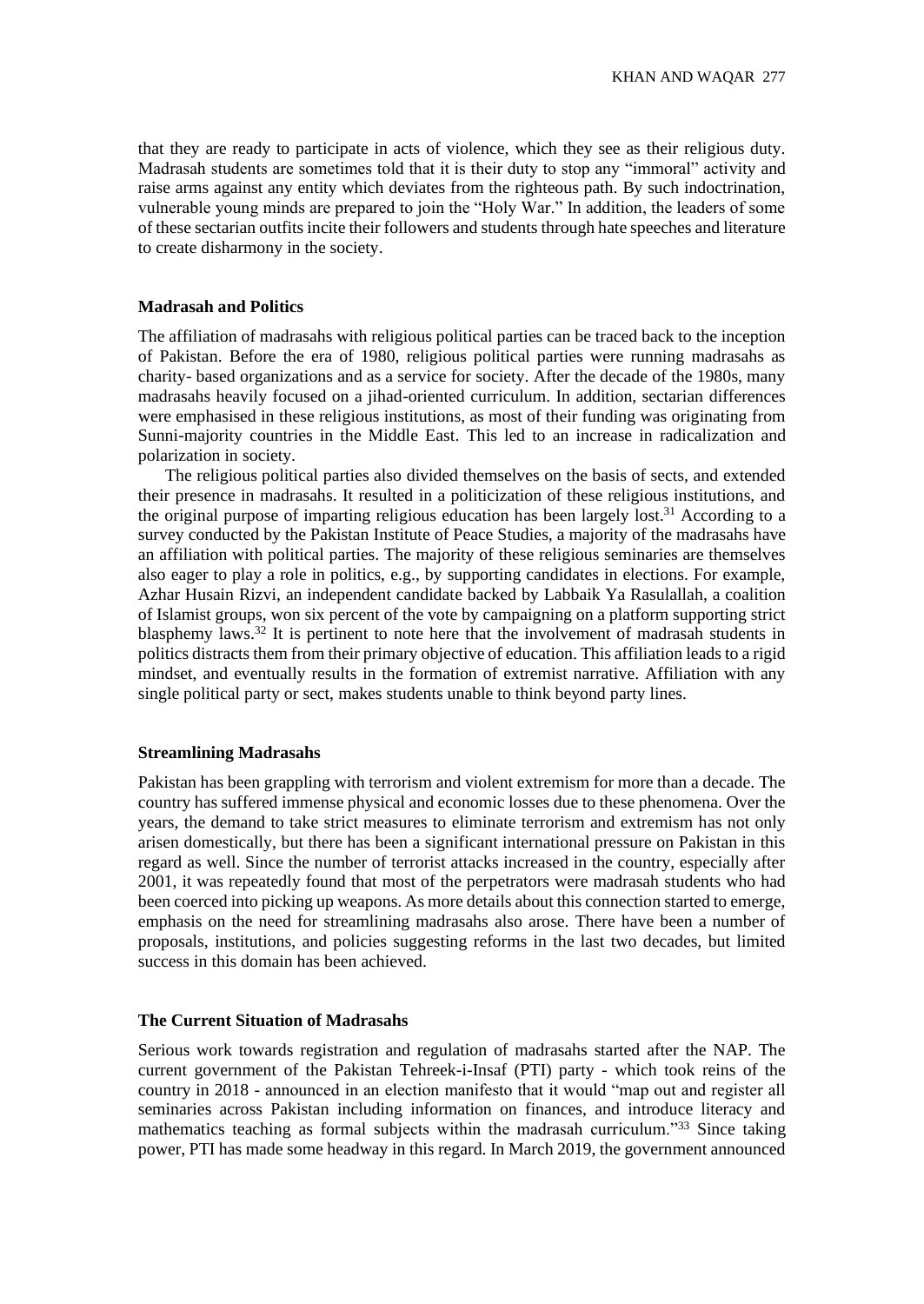that it had assumed control of 182 religious schools, and detained 182 people in its bid to take strict action against banned groups.<sup>34</sup> Furthermore, the (now former) spokesperson of the military, Major General Asif Ghafoor, said during a media talk, "The government of Pakistan ... has decided that these madrasahs will be mainstreamed."<sup>35</sup> He further added that in this drive, the country plans to take control of over 30,000 madrasahs where over 2.5 million children are studying, and introduce a modern educational curriculum so that the children studying in these religious institutions will be well equipped to deal with the contemporary world.

The current curriculum format of (the majority of) madrasahs is still mainly based on memorization of the Holy Quran. As a result, madrasah students remain behind in terms of practical skills when compared with those who have studied in colleges and universities. Madrasah graduates have very limited employment opportunities as almost the only work they can find - if they are lucky - is to teach Islamic studies or Arabic in schools or become madrasah teachers themselves. Some become imams, but the majority remains unemployed and become frustrated owing to the lack of employment opportunities. As a result, a socio-economic division is created in the society which creates disharmony, and is a threat to national cohesion. Another challenge for the state of Pakistan is to control hate speech, as madrasahs often serve as a breeding ground for radicalization and the development of extremist tendencies, especially where vulnerable young minds are concerned. They are used by militant outfits for their own ends in the name of religion. However, it should be remembered that most madrasahs are not involved in any illicit activities. As Major General Ghafoor said, "just 100 madrasahs have been found involved in violent activities, while the rest are a good and effective source of education for children."<sup>36</sup>

In May 2019, the country's Education Minister, Shafqat Mahmood met with the leaders of the country's five Madrasah boards, to carry forward the process of reforms, and place them under the supervision of the Ministry of Education. The minister also promised to assist madrasah operators in opening bank accounts, the registering process, as well as providing help in processing visas of foreign students who seek admission there. The spokesperson of Wifaqul Madaris Al-Arabia (one of the five Madrasah boards), Maulana Ibrahim Sakargahi said, "It was our long-standing demand that the responsibility[...]should be given to the Education Ministry."37

#### **Funding to Streamline Madrasahs**

One of the biggest issues ahead of streamlining madrasahs is to ensure their financing. Pakistan, which is already in the middle of an economic crisis, has expressed its intent to bear the financial burden of major madrasah reforms. Major General Ghafoor said "Pakistan would pay for the madrasahs by diverting cash to education from the cost of anti-terrorism security operations, which are less necessary because militant attacks have sharply declined in recent years."38

A senior official from the Ministry of Education echoed the military spokesman's statement and said that "the government will bear the financial burden to introduce these major reforms in Madrasahs which are a major source of education for poor children."<sup>39</sup> These statements are indeed heartening, and signals an intent of the state of Pakistan to take out spoiler elements from the society.

#### **Madrasahs and Terrorism**

There are two broader aspects of terrorism when one looks at these through the lens of madrasah reforms. First is the transnational, and the second is the homegrown form of the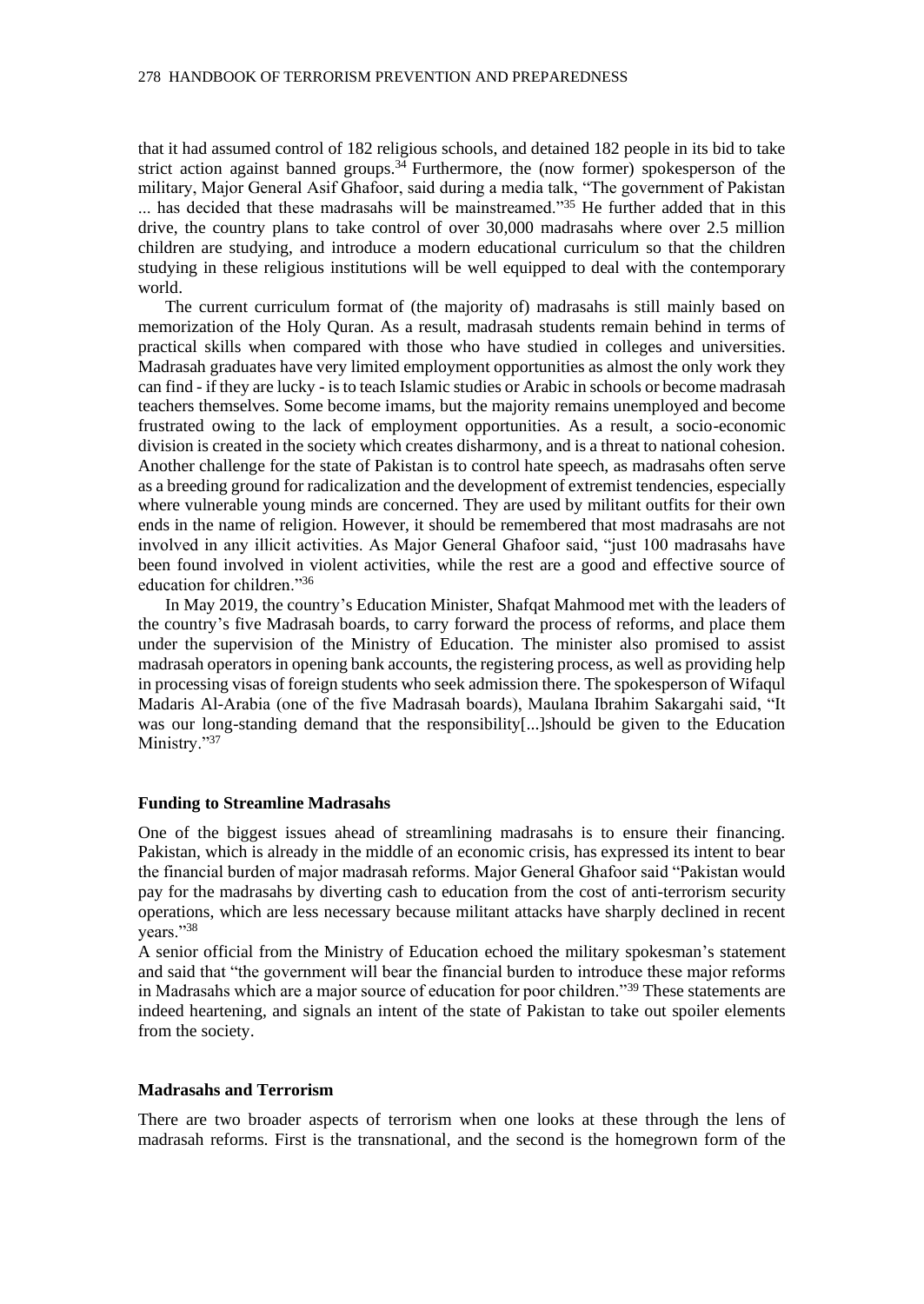terrorism. There is a widespread perception in the country that the renewed friendship with the US following the 9/11 attacks was being driven solely by America's need for Pakistani cooperation in the Global War on Terror. 40

Western experts on this subject link transnational terrorism to global jihad, and consider it a threat particularly targeting the West. However, the facts on the ground offer a different picture. No major attack carried out in the West has been traced back to anyone who attended a Pakistani madrasah. However, according to a report of the UN Security Council Monitoring Committee on Al-Qaeda inMay 2020, up to 6,500 Pakistani nationals currently fight in Afghanistan on the side of the Taliban against government forces and their foreign backers.<sup>41</sup> In general, madrasahs in Pakistan have been more involved in domestic sectarian violence than in transnational activities after the withdrawal of the Soviet Union from Afghanistan. Yet the domestic impact has been significant, especially in the more isolated parts of the country which have the highest potential for radicalization.<sup>42</sup> The issue became prominent with the emergence of Tehreek-i-Taliban Pakistan, an organized terrorist group which escalated sectarian tensions in the country as it mostly targeted the Shi'ites.

In addition, some madrasahs in the (former) tribal areas played an important role in hiring vulnerable young people and training them to be terrorists. It has been observed that the seminaries which had ties with proscribed organizations were often involved in facilitating terrorist attacks in Pakistan. At least 299 madrasahs have been found to be involved in terrorism and sectarian activities in Punjab alone.<sup>43</sup> Terrorists often take refuge in certain seminaries where they have also been caught many times. There is a very close link observed between certain religious institutions and sectarian violence. All Muslim sects happily claim that their sect is the *naji* ("saved one") and the "others" are destined for hell.<sup>44</sup> This division, based on ideology and religious arguments is a major obstacle when it comes to drafting a reform plan that can be applied uniformly to all madrasahs in Pakistan.

Some madrasahs in Pakistan pretend to be working as national universities and claim that they can discuss Islamic jurisprudence to promote harmony in the society. Their claim is difficult to validate. They do not promote religious pluralism; rather their efforts revolve around the rejection of other schools of thought and the promotion of their particular school of thought. This sectarian divide is perhaps the biggest hurdle when it comes to reforming the process of education.

# **An Overview of Pakistan's Post-9/11 Counterterrorism Strategies Regarding Madrasah and Mosque Reforms**

The events following the 9/11 attacks brought global attention towards the alleged role of madrasahs, and led to a discussion on their impact. As the War on Terror evolved, there was also a gradual increase in terrorist activities inside Pakistan. Some of those terrorist attacks against the state and its institutions in Pakistan were conducted by people who had been informally schooled and indoctrinated in madrasahs to act against the state and its institutions. This led to renewed calls of regulating all madrasahs operating in Pakistan. Almost all sections of society started calling for the need to scrutinise their financial channels, regulating their syllabus, and register them so that a better eye could be kept on these seminaries. Madrasahs were viewed by many people as a backward educational institution and its students were looked down upon by those who received their education in formal schools. Calls for reform grew stronger. For this purpose, many policy proposals and rounds of talks were held between officials and the ITMP, but they could not achieve a consensus. Ultimately, the National Internal Security Policy (NISP 2014-18), then the NAP (2014), and then the second National Internal National Security Policy (2018-2023) formally included regulation, reform, and mainstreaming of madrasahs as specific agenda items.45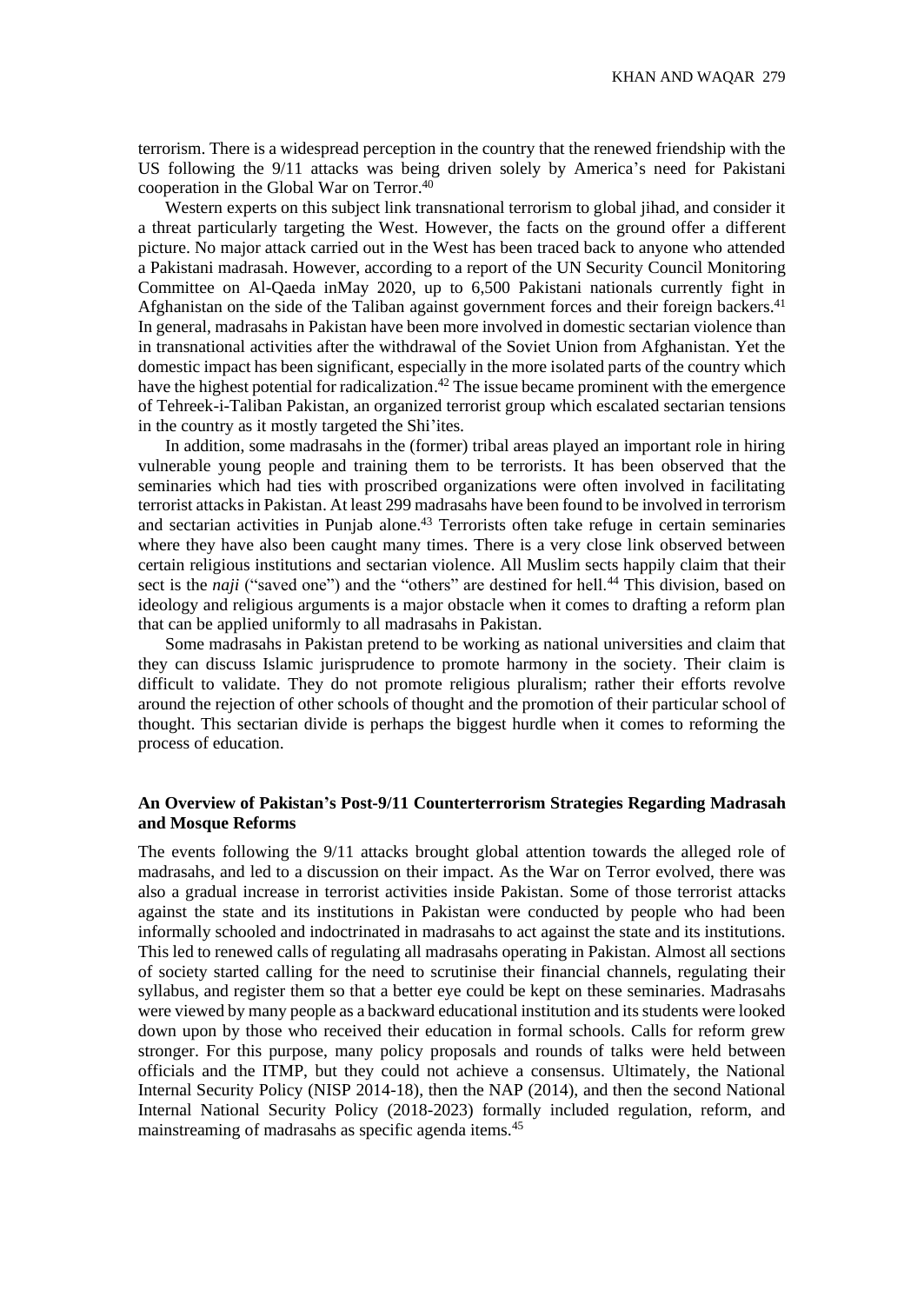### *National International Security Policy (NISP 2014-18)*

The NISP 2014-18 was Pakistan's first ever national security document. The 64 points in the policy were approved by the federal cabinet in 2014. The scope of the report was defined to be focused on internal security. A need for developing a national narrative was also highlighted in the report to counter non-traditional threats with the help of religious scholars, the intelligentsia, educational institutions, and the media.<sup>46</sup>

For the first time, the NISP 2014-18 categorically stated that the "Madrasah system cannot be excluded from the internal security parameters of the country.<sup>347</sup> Five issues were addressed:

- 1. **Identification of root causes inside madrasahs involved in radicalization:** The NISP 2014-18 clearly stated that some madrasahs were involved in spreading extremism inside the country. As madrasahs usually have an outdated curriculum, the students which passed from these informal centres have limited employment opportunities as opposed to those with formal education. This factor led to the breeding of contempt and frustration among the vulnerable madrasah-educated youth. They were more prone to anti-state elements who could misuse or radicalize them. Initially, this observation was limited only to boys studying in these madrasahs, but "after the Jamia Hafsa incident has brought madrasahs for women also under the microscope of security analysts."<sup>48</sup> The document highlighted how madrasahs were competing with each other for influence in the country. The complete rejection of other beliefs and sectarian indoctrination plays, according to the NISP 2014-18, a critical role in dividing society and adding emotive fuel to existing divisions in the society.<sup>49</sup> Therefore, madrasahs and mosques remain important focal points for the government to stop the flow of violent extremism in the country, as a number of terrorists were madrasah students.
- 2. **Mapping, integrating, and mainstreaming mosques and madrasahs:** Most of the madrasahs involved in radicalization operate outside the realm of government structures and national law. The main target of extremists, terrorists, and anti-state elements are national integration and harmony. The policy document called for mapping the existing as well as new madrasahs and mosques as it would help in mainstreaming them with the rest of the educational institutions in the country. NISP 2014-18 called to "include broad based Madrasah and mosque integration process in the mainstream education system so that students and alumni of these institutions can also become active members of a plural society and play a positive role in the national economy being part of a productive workforce."<sup>50</sup>
- 3. **Stemming the financing of terrorism in the name of madrasahs***:* The NISP 2014- 18 emphasized "some troublesome aspects of these madrasahs, which impinge on national internal security, include financing from unidentified sources; publication and distribution of hate material."<sup>51</sup> According to the NISP, it should become possible for the Federal Board of Revenue and taxation department to distinguish between legal and illegal flow of money by involving banks in monitoring the flow of money to suspected organizations.
- 4. **Legal Reforms:** *The* NISP 2014-18 called for a review of the regulatory capacity of the state to monitor, evaluate, and prevent the misuse of existing laws under which mosques and madrasahs are functioning.<sup>52</sup>
- 5. **NACTA's Responsibility to Implement the NISP 2014-18:** Whereas the NISP 2014- 18 called for better oversight and regulation of madrasahs and mosques, NACTA, which was established in 2009, was tasked with its implementation.<sup>53</sup>

NACTA's Directorate of Research and Coordination was, inter alia, tasked with madrasah mapping, legal reforms and policies of mosques and madrasahs related to internal security.<sup>54</sup>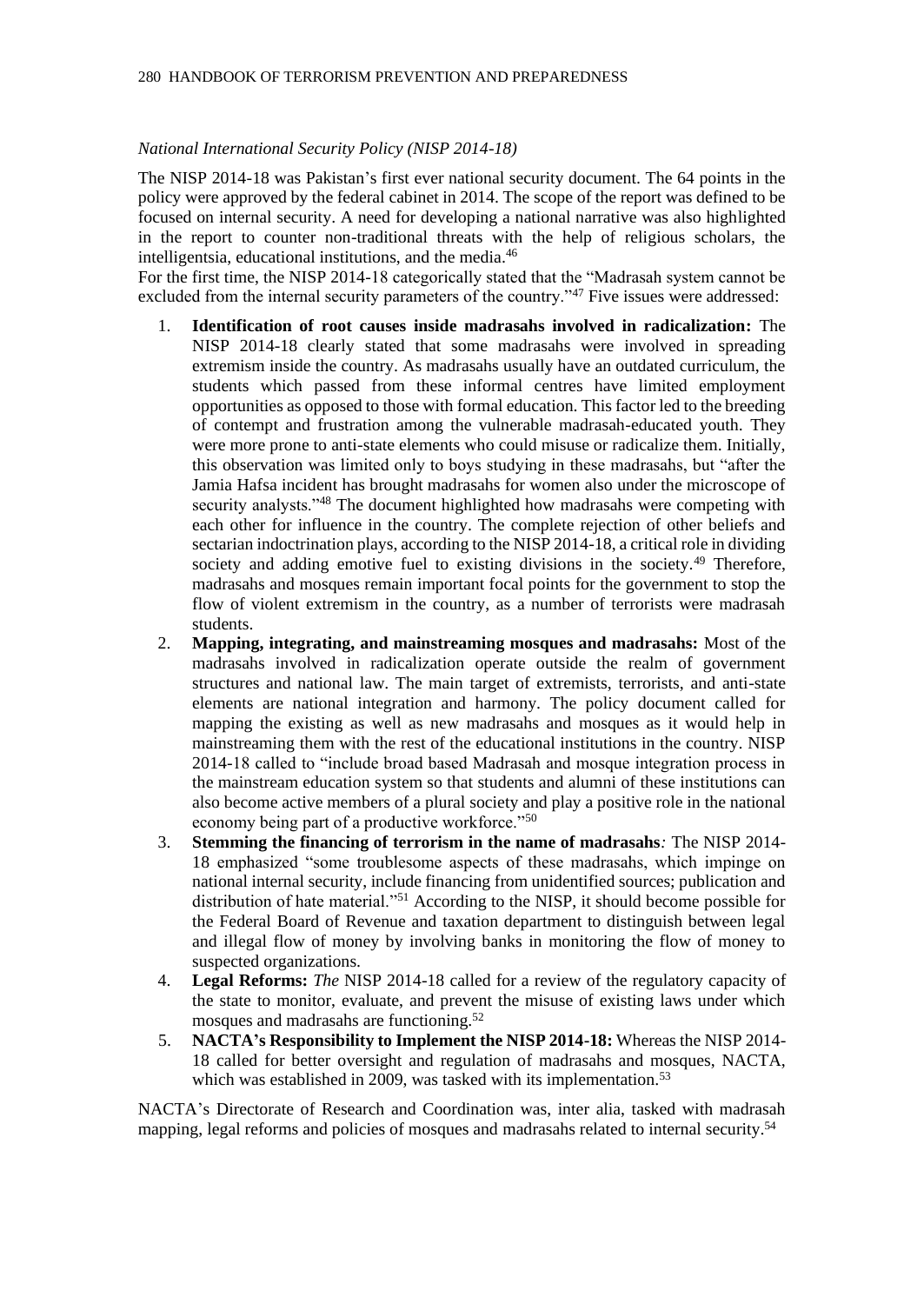# **National Action Plan (2014)**

Following the tragic attack on the Army Public School in Peshawar on 16 December 2014, in which 150 people, mostly students, were killed by the Taliban, a broad consensus was agreed upon by all major stakeholders to eradicate terrorism and clamp down on its funding and infrastructure. As a result, a 20-point NAP<sup>55</sup> was set up. Registration and regulation of madrasahs became action point number 10 in this NAP.

# **National Internal Security Policy (2018-2023)**

Among other things, the second National Internal Security Policy document (NISP 2018-2023) emphasizes the continuing need for madrasah and mosque reforms. The report states that significant success has been achieved as far as the mapping of madrasahs was concerned, with over 90% of religious seminaries (*madrasahs*) now identified and counted. It was also noted that efforts to introduce wide-ranging madrasah reforms were well underway.<sup>56</sup> The following elements stand out in the NISP 2018-2023:

- **A new national narrative:** A new national narrative was introduced, calling for "a tolerant, inclusive and democratic polity." It emphasizes that cultural and religious diversity will be the most significant pillars of this narrative. Furthermore, it also states that a "comprehensive National Narrative against extremism and terrorism predicated on acceptance of plurality, diversity and tolerant teachings of Islam will be prepared and disseminated."<sup>57</sup> In light of this new national narrative, the curricula in schools and madrasahs would be adjusted accordingly. The Departments of Education, the Higher Education Commission and NACTA were tasked to ensure implementation.
- **Radicalization and militancy not limited to madrasahs:** *The* NISP 2018-2023 highlights that there is sufficient evidence indicating that radicalization and militancy is not just limited to madrasahs or its students. In fact, people from affluent backgrounds, with modern educational qualifications, are also vulnerable targets of the radical narratives.
- **Adoption of minimum national standards:** The policy document calls for an adoption of minimum national standards to be set for madrasahs as well as public and private education institutions.<sup>58</sup>
- **Uniform registration and regularization of madrasahs:** The policy document states that a uniform registration and regularization of madrasahs in all provinces will be guaranteed, and provinces would accordingly devise legislation to undertake madrasah reforms and streamline them.

Some proposed reforms for madrasahs and mosques include:

- **Conditional State Assistance to Madrasahs:** The policy document states that State funding has to be linked with financial auditing, the adoption of a national curriculum, the teaching of science subjects, and an institutionalized examinations system;<sup>59</sup>*Assistance in Switching from Madrasah to Mainstream Education System:* It has been stated in the policy document that "avenues to switch from Madrasah to the mainstream education system will be created at a level equivalent to years 5 and 10 of schooling."<sup>60</sup>
- **Increased Collaboration between Madrasah and Mainstream Educational Systems:** In order to remove misconceptions, promote harmony, and to encourage a positive exchange of ideas, increased collaboration between madrasahs and mainstream educational systems was proposed, including both student and teacher exchange programs, and joint academic as well as extra-curricular events;
- **Mosques as Centre of Guidance and Learning:** *The* NISP 2018-23 also states that mosques will be reformed and made into centres of guidance and learning. In addition,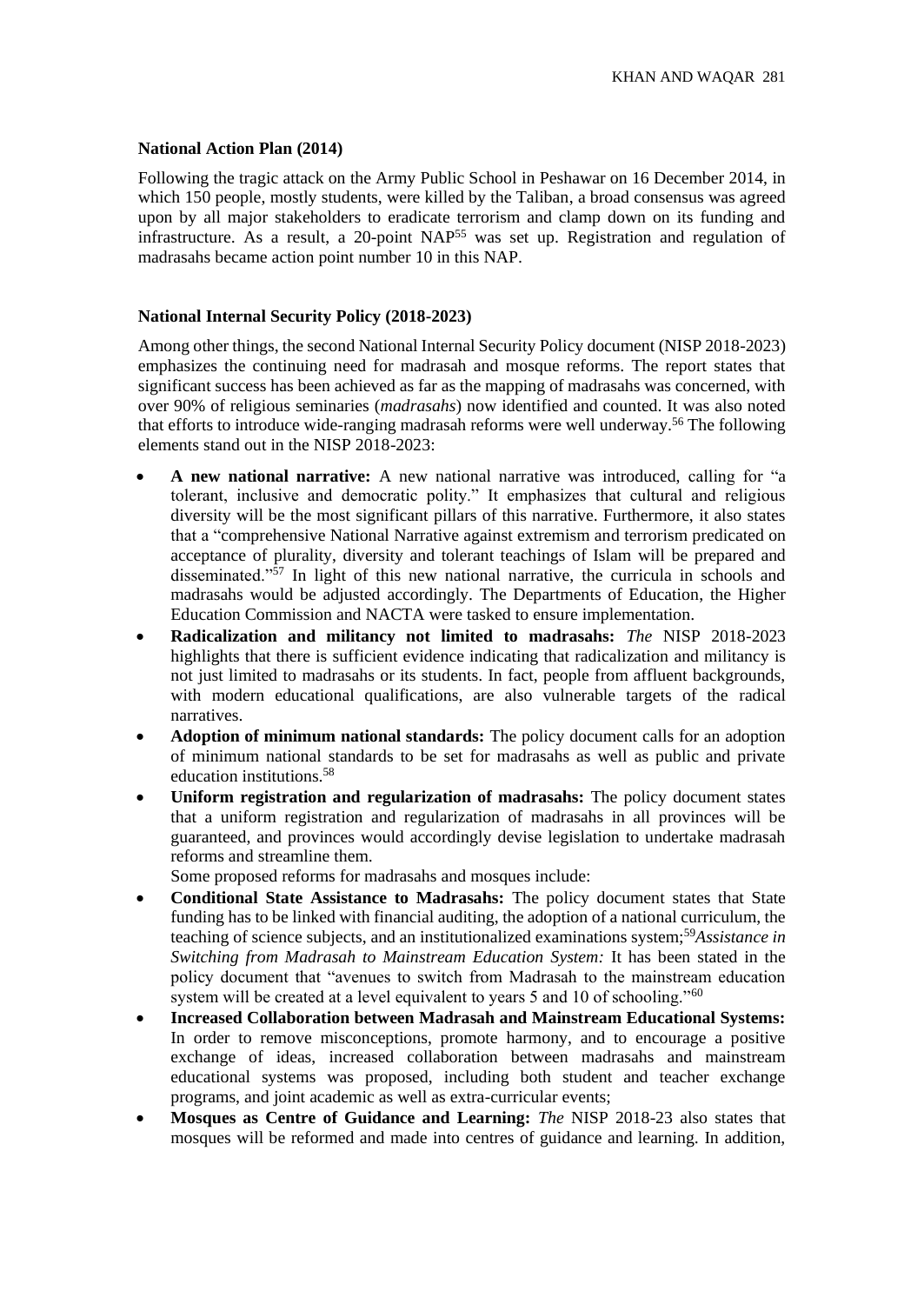narrative and guidelines for the Friday prayer sermons approved by the government in consultation with the religious scholars should be prepared, stressing, inter alia, the importance of civic values in the sermons. A pilot program was to be launched in the city of Islamabad.

- **Training of Imams:** *The* NISP 2018-23 announced that "a committee of religious scholars (with representation from all schools of thought) will be established for the formulation of recommended syllabi, examination and training for Imams."<sup>61</sup> Under the supervision of this committee, and overseen by the Ministry of Religious Affairs, a special training program would be offered to imams. Furthermore, the expertise of imams would be ensured by an examination conducted by the state. The ones who qualify would be given a monthly stipend by the government.
- **Funding to Set up Libraries at Mosques and Centres for Islamic Studies:** Under the guidance of the Ministry of Religious Affairs, assisted by the committee of scholars, the policy document announced that government funding would be provided to establish libraries at mosques and centres for Islamic studies.<sup>62</sup> To ensure transparency, these funds would be audited by the government.

#### **Evaluation of the above Counter-Strategies**

In 2014, when the first NISP (2014-18) was announced, it was considered a landmark document. These 64-point laid out comprehensive plans and reforms focusing on improving the national security situation of the country. In this policy document, NACTA was given various responsibilities to implement the action points on the ground. However, following the terrorist attack on the Army Public School Peshawar, a new 20 points action plan by the name of "National Action Plan" was adopted, and NISP was rendered inconsequential as NAP de facto took NISP's place.

 Following these two policy directives, with regard to regulating madrasah reforms two steps were taken by NACTA:

- **Madrasahs Data and Registration Forms:** In consultation with the ITMP, NACTA devised the "Madrasahs Data and Registration Forms".<sup>63</sup> The objective behind this step was that only registered Madrasahs would be allowed to operate and function in the country.
- **Curriculum and Equivalence Mechanism:** In order to revisit madrasah curricula and so as to give an equal formal status to its degrees, two committees were established. They included members from the ITMP. According to NACTA, the "first committee is working under heads of Federal Board of Intermediate and Secondary Education and the second committee is working under chairman Higher Education Commission (HEC) regarding grant of equivalence certificate to Wafaq-ul-Madaris for Sanad Shahadat ul Aamawa Khasa."<sup>64</sup> Extensive deliberations have been taking place by these committees.

The second NISP (2018-2023,) like its predecessor, is extremely broad in its scope. Instead of being narrowly focused, the plan seems to be too ambitious. However, the policy document includes positive ingredients, especially regarding madrasah and mosque reforms.

 The madrasah regulation reform, especially in terms of its mapping, has achieved considerable success. According to a NACTA report presented in April 2019, the geo-tagging of the majority of the madrasahs in Pakistan has been completed.<sup>65</sup> 90 percent of madrasahs have been registered in Punjab, with all of them geo-tagged. In addition, geo-tagging of 85% of the madrasah in the Federally Administered Tribal Areas (FATA) has been achieved; 80% of those in Sindh; 75% of the ones in Khyber Pakhtunkhwa (KPK); 60% of Baluchistan's madrasahs; and 100% of those in Islamabad had been completed.<sup>66</sup> With this report, the government also issued a warning that all unregulated madrasahs would be closed. There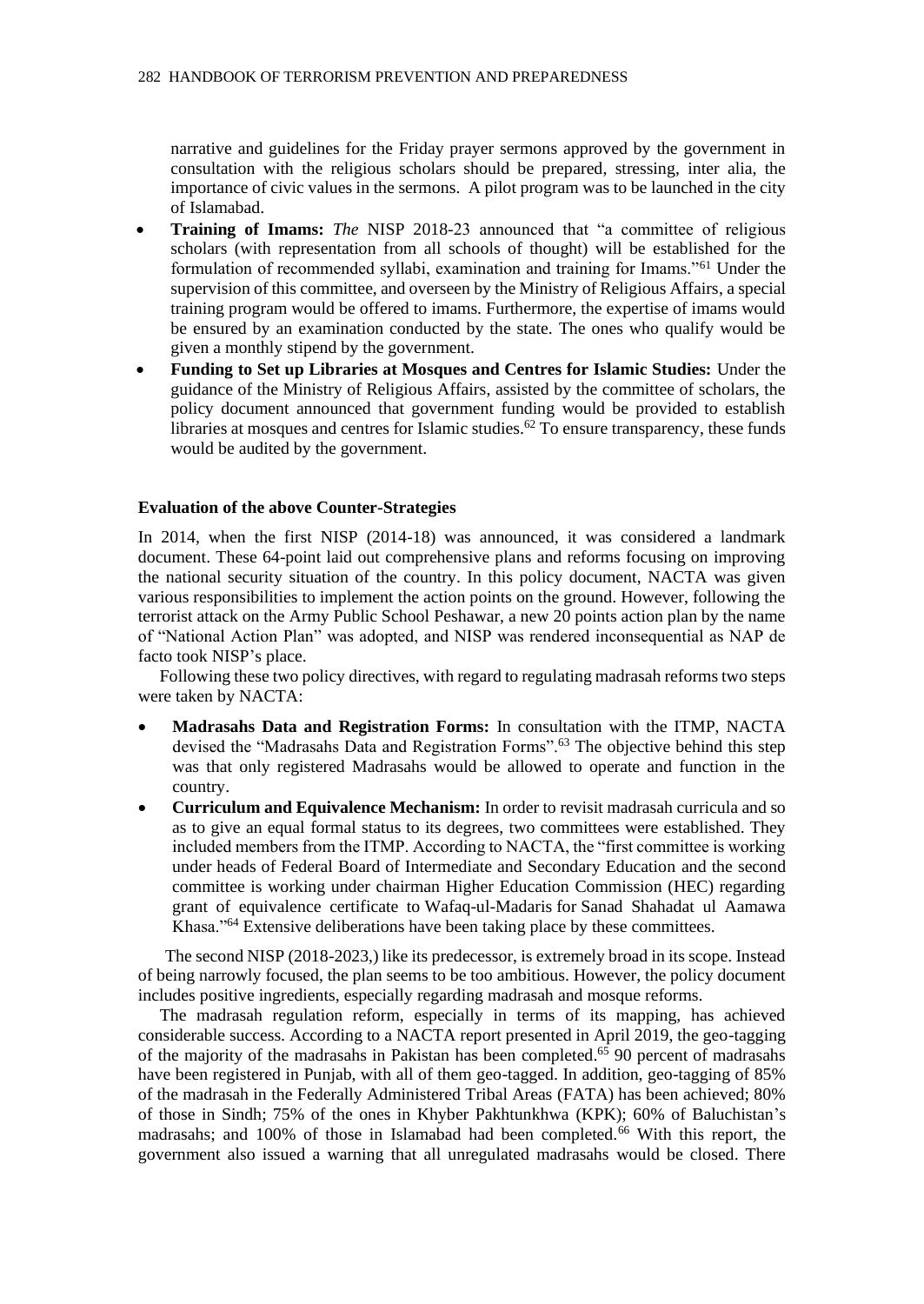remain concerns, especially regarding channelling of external financial flows to madrasahs. However, some progress has also been made in this domain.

NISP (2018-2023) was passed in the last days of the previous government. The need of the hour is that it should be given time by the new government to be fully implemented rather than giving in to the temptation to come up with a new counterterrorism strategy document of its own. Pakistan cannot afford any further delays in the domain of preventing and countering terrorism.

#### **Conclusion**

Historically, madrasahs have played a significant role in the development of the socio-political fabric of Pakistani society. Yet, it is a sad reality that over time, some of these religious seminaries deviated from their original purpose of imparting knowledge and helping the poorer and more vulnerable segment of society. They allowed themselves to become instruments of various national and international political actors and agendas. Streamlining of these madrasahs by introducing reforms, and bringing them in line with the more modern and secular national educational system of Pakistan is the need of the hour. It will not only help curb extremist and sectarian tendencies, but also benefit millions of students by enabling them to be better prepared when entering the job market. Over the years, the state of Pakistan has introduced a number of counterterrorism measures to lay a framework for reform and regulation of the religious seminaries. However, there has been a serious lack of implementation. The madrasah system has and can be an asset for Islamic societies, but it must be protected from extremist militancy. Madrasahs must be restored to their original status of educational institutions which promote Islamic core values like social harmony and moderation. All stakeholders ought to unite and prioritise this issue for the benefit and betterment of the people of Pakistan.

*Asad Ullah Khan is co-author of chapter 10. He is a Senior Research Fellow at the Center for Aerospace and Security Studies. Until recently, he was a Research Fellow for Counter-Terrorism and Countering Violent Extremism at the Institute of Strategic Studies Islamabad. Asad Ullah Khan's area of research is national security and counterterrorism. He represented Pakistan on many national and international forums on the subject matter. He is the author of numerous research articles, book chapters and opinion articles in journals, books and magazines in the domain of countering violent extremism. Mr. Khan has recently represented Pakistan at a Colombo Defence seminar in Sri Lanka and shared his research work on the forum.* 

*Ifrah Waqar's academic career is in International Relations. She has extensive experience of working with various national and international organizations over the past five years on issues ranging from terrorism, countering violent extremism and radicalism, foreign policy, as well as strategic and nuclear issues. She has been developing and working with the Centre for Pakistan and Gulf Studies' CVE project, SALAM, which deals with innovative methods to address radical extremism and countering violent extremism in Pakistan. She was Project Manager for Countering Violent Extremism, under the premises of the Centre's flagship project SALAM. In 2017, she visited the Kingdom of Saudi Arabia at the invitation of a Saudi think-tank. Ms. Waqar has also served as the Special Assistant to the Convener of Pakistan-Kingdom of Saudi Arabia Senate Friendship Group, Senator Sehar Kamran, from May 2016 till March 2018.*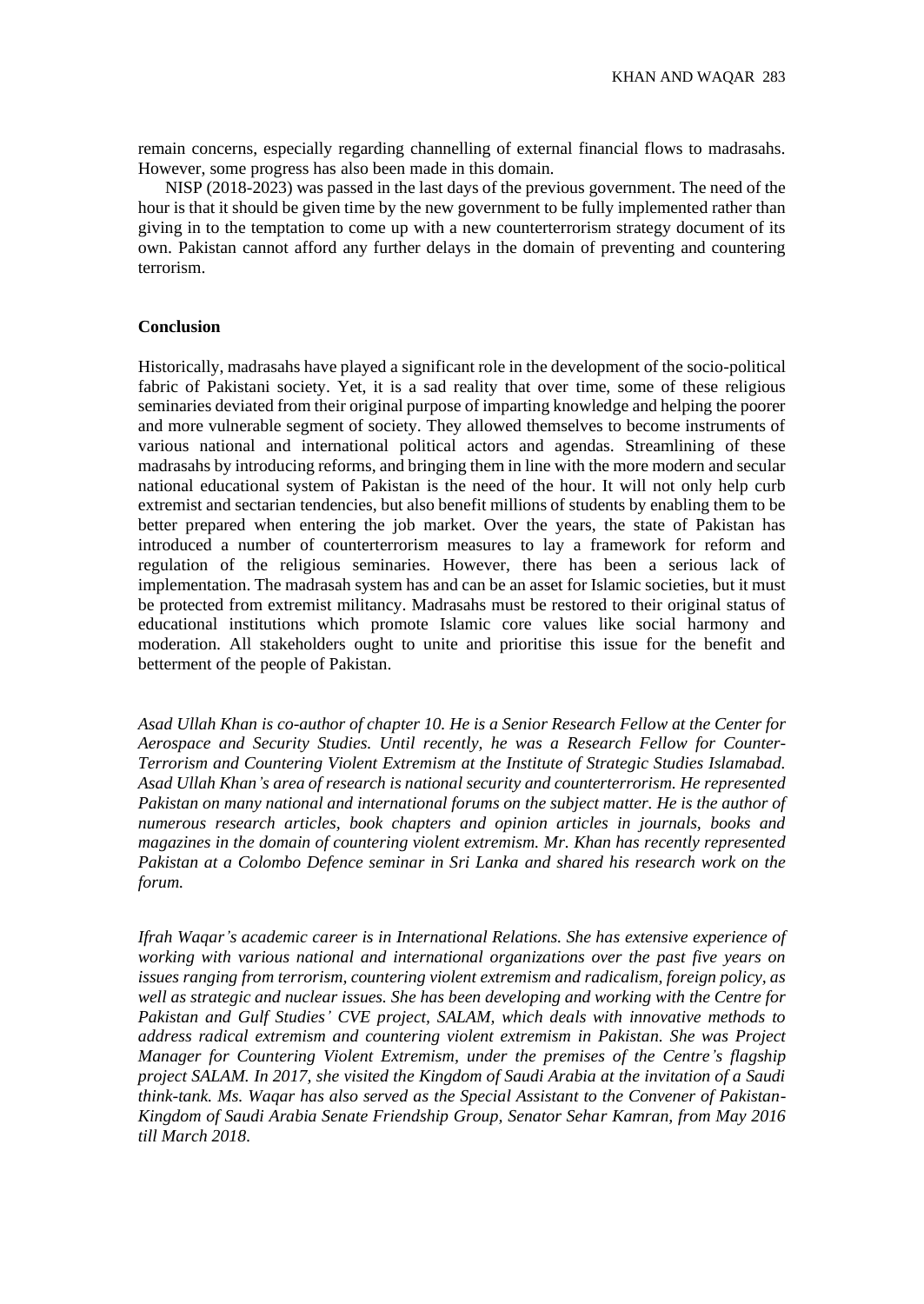#### **Endnotes**

<sup>1</sup> Curtis, Lisa A., *US Aid to Pakistan: Countering Extremism through Education Reform*. Heritage Foundation, 2007.

<sup>2</sup> Singer, Peter W., 'Pakistan's Madrasahs: Ensuring a System of Education Not Jihad,' *Washington, DC: Brookings Institution Report*, 1 November 2001.

<sup>3</sup> Malik, Jamal, *Colonization of Islam: Dissolution of Traditional Institutions of Learning*. New Delhi: Manohar, 1996.

<sup>4</sup> Candland, Christopher, '*Religious Education and Violence in Pakistan,*' in: Kennedy, Charles and Cynthia Botteron (eds.), *Pakistan*. Oxford University Press, 2006, p. 230. <sup>5</sup> Zaman, Muhammad Qasim, *The Ulama in Contemporary Islam: Custodians of Change*. Princeton: Princeton University Press, 2010.

<sup>6</sup> Anadolu Agency, 'Modernising Madrasahs: Pakistan's Response to tackle Extremism,' *Express Tribune*, 25 May 2019. Available at[: https://tribune.com.pk/story/1980160/1](https://tribune.com.pk/story/1980160/1-modernising-madrassas-pakistans-response-tackle-extremism/) [modernising-Madrasahs-pakistans-response-tackle-extremism/.](https://tribune.com.pk/story/1980160/1-modernising-madrassas-pakistans-response-tackle-extremism/)

 $<sup>7</sup>$  Nasr, Seyyed Vali Reza, 'Islam, the State and the Rise of Sectarian Militancy in Pakistan,'</sup> in: Jaffrelot, Christophe (ed.), *Pakistan: Nationalism without a Nation.* London: Zed Books, 2002, pp. 85-114.

<sup>8</sup>Anadolu Agency 2019.

<sup>9</sup> Yousafzai, Arshad, 'Mainstreaming Madrasas a Distant Dream despite Efforts of two Decades,' *The News*, 8 June 2019; available at: [https://www.thenews.com.pk/print/481208](https://www.thenews.com.pk/print/481208-mainstreaming-madrasas-a-distant-dream-despite-efforts-of-two-decades) [mainstreaming-madrasas-a-distant-dream-despite-efforts-of-two-decades](https://www.thenews.com.pk/print/481208-mainstreaming-madrasas-a-distant-dream-despite-efforts-of-two-decades)  $10$  Ibid.

<sup>11</sup> Rana, Muhammad Amir, 'Mapping the Madrasa Mindset: Political Attitudes of Pakistani Madaris,' *Conflict and Peace Studies,* 2(1), 2009, pp. 31-35.

<sup>12</sup> *Fatwa* is an authoritative legal opinion given by a mufti (legal scholar) in response to a question posed by an individual or a court of law. Available at:

[http://www.oxfordislamicstudies.com/article/opr/t125/e646.](http://www.oxfordislamicstudies.com/article/opr/t125/e646)

<sup>13</sup> Gishkori, Zahid, 'Punjab Police Disclosure: 1,000 Madrasahs foreign-funded,' *The Tribune*, 17 February 2017. Available at: [https://tribune.com.pk/story/839561/punjab-police](https://tribune.com.pk/story/839561/punjab-police-disclosure-1000-Madrasahs-foreign-funded/)[disclosure-1000-Madrasahs-foreign-funded/.](https://tribune.com.pk/story/839561/punjab-police-disclosure-1000-Madrasahs-foreign-funded/)

<sup>14</sup> Winthrop, Rebecca, and Corinne Graff, 'Beyond Madrasas: Assessing the Links between Education and Militancy in Pakistan,' 23 June 2010. Available at:

[https://www.brookings.edu/research/beyond-madrasas-assessing-the-links-between](https://www.brookings.edu/research/beyond-madrasas-assessing-the-links-between-education-and-militancy-in-pakistan/)[education-and-militancy-in-pakistan/.](https://www.brookings.edu/research/beyond-madrasas-assessing-the-links-between-education-and-militancy-in-pakistan/)

<sup>15</sup> Higher Education Commission, 'System and Procedure for Equivalence of Deeni Asnad,' *Higher Education Commission*. Available at:

[https://www.peef.org.pk/Downloads/OutreachSch/HECDeeniMdarass.pdf.](https://www.peef.org.pk/Downloads/OutreachSch/HECDeeniMdarass.pdf)

<sup>16</sup> Rahman, Tariq, 'Madrassass: The Potential for Violence in Pakistan,' Criterion, 2 October 2013. Available at: https://criterion-quarterly.com/madrassas-the-potential-for-violence-inpakistan/.

<sup>17</sup>Wifaq-ul-Madaris, "Introduction." Wifaq-ul-Madaris. Accessed 21 December 2020.

Available at: http://www.wifaqulmadaris.org/pages/introduction.php.

<sup>18</sup> Associated Press, 'Tanzeemul Madaris exams from 14<sup>th'</sup>,' *The Nation*, 4 April 2018.

Available at[: https://nation.com.pk/04-Apr-2018/tanzeemul-madaris-exams-from-14th.](https://nation.com.pk/04-Apr-2018/tanzeemul-madaris-exams-from-14th)

<sup>19</sup> Rabtat-ul-Madaris, 'Al-Islamia, Pakistan,' p. 2. Available at:

[http://www.rabtatulmadaris.com.pk/ur/doc/DASTOR\\_RABITA.pdf.](http://www.rabtatulmadaris.com.pk/ur/doc/DASTOR_RABITA.pdf)

 $^{20}$  Associated Press, 'Modernising Madrasahs: Pakistan's Response to tackle Extremism,' *Pakistan Today*, 25 May 2019. Available at:

[https://www.pakistantoday.com.pk/2019/05/25/modernising-Madrasahs-pakistans-response](https://www.pakistantoday.com.pk/2019/05/25/modernising-madrassas-pakistans-response-to-tackle-extremism/)[to-tackle-extremism/.](https://www.pakistantoday.com.pk/2019/05/25/modernising-madrassas-pakistans-response-to-tackle-extremism/)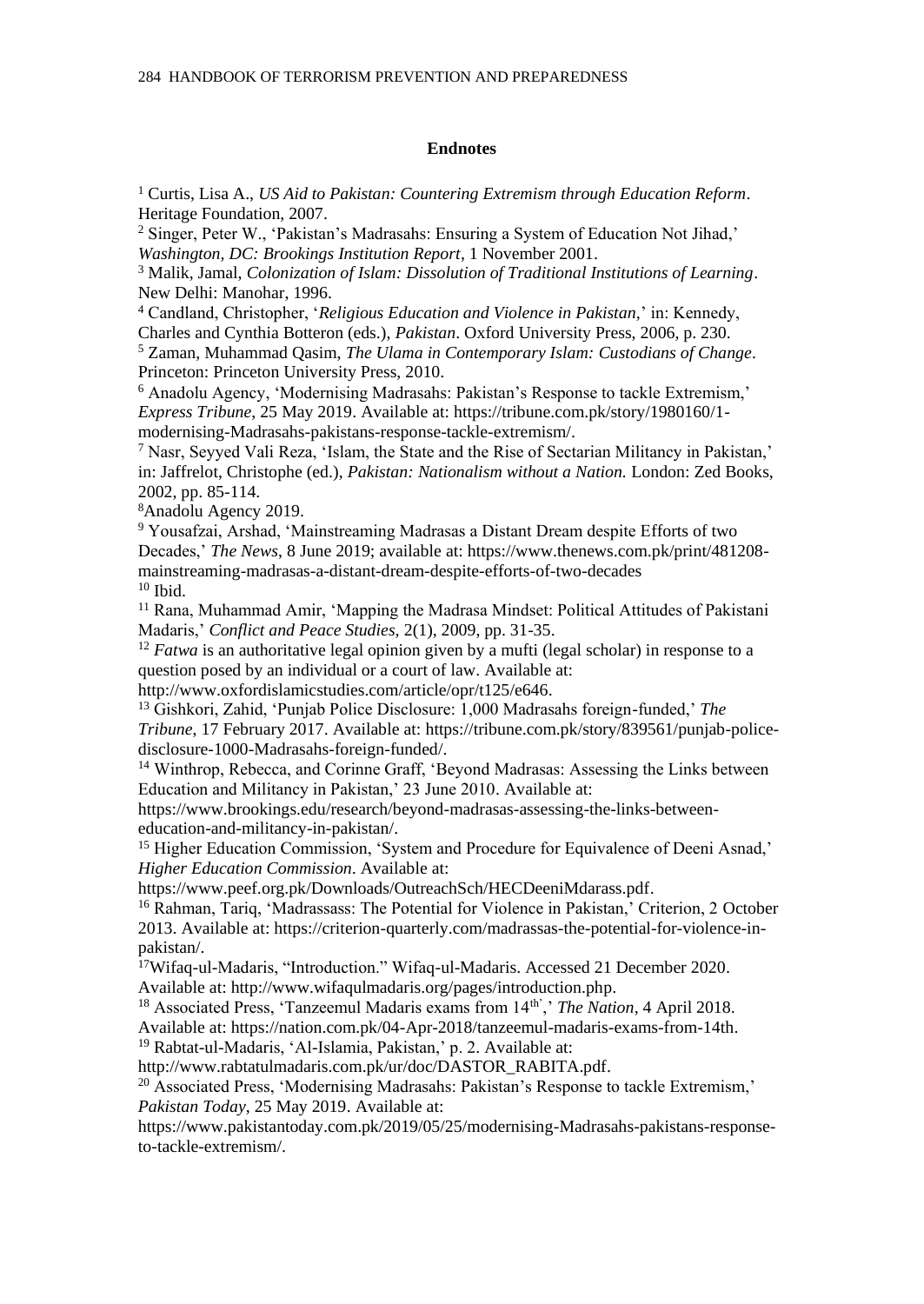<sup>21</sup> Winthrop and Graff 2010.

<sup>22</sup> Delavande, Adeline, and Basit Zafar, 'Stereotypes and Madrasahs: Experimental Evidence from Pakistan,' *Journal of Economic Behavior & Organization*, 118, 2015, pp. 247-267. <sup>23</sup> Iqbal, Abdul Rauf and Raza, Sobia, 'Madrasah Reforms in Pakistan: A Historical

Analysis,' *ISSRA Papers,* 2015, p. 40. Available at:

[https://ndu.edu.pk/issra/issra\\_pub/articles/issra-paper/ISSRA\\_Papers\\_Vol7\\_IssueI\\_2015/05-](https://ndu.edu.pk/issra/issra_pub/articles/issra-paper/ISSRA_Papers_Vol7_IssueI_2015/05-Madrassah-Reforms-in-Pak.pdf) [Madrasahh-Reforms-in-Pak.pdf.](https://ndu.edu.pk/issra/issra_pub/articles/issra-paper/ISSRA_Papers_Vol7_IssueI_2015/05-Madrassah-Reforms-in-Pak.pdf)

<sup>24</sup> The Pakistan Madrasah Education (Establishment and Affiliation of Model Dini Madaris) Board Ordinance, 2001. Available at[: http://nasirlawsite.com/laws/pmebo.htm.](http://nasirlawsite.com/laws/pmebo.htm)

<sup>25</sup> Dogar, Major General Nasrullah Tahir, 'Madrasah Reforms – Problems and Prospects,' *NDU Journal,* 2010, p. 17. Available at[: https://www.ndu.edu.pk/issra/issra\\_pub/articles/ndu](https://www.ndu.edu.pk/issra/issra_pub/articles/ndu-journal/NDU-Journal-2010/01-Madarassa-Reforms-Problems-and-Prospects.pdf)[journal/NDU-Journal-2010/01-Madarassa-Reforms-Problems-and-Prospects.pdf.](https://www.ndu.edu.pk/issra/issra_pub/articles/ndu-journal/NDU-Journal-2010/01-Madarassa-Reforms-Problems-and-Prospects.pdf)

<sup>26</sup> Ramay, Shakeel Ahmad, 'National Action Plan: Implementation Gaps and Successes,' *SDPI*, October 2016, p. 3. Available at[: https://sdpi.org/publications/files/National-Action-](https://sdpi.org/publications/files/National-Action-Plan-Implementation-Gaps-and-Successes.pdf)[Plan-Implementation-Gaps-and-Successes.pdf.](https://sdpi.org/publications/files/National-Action-Plan-Implementation-Gaps-and-Successes.pdf)

 $27$  Ibid.

 $28$  Ibid.

<sup>29</sup> Park, Jaddon and Sarfaroz Niyozov, 'Madrasa Education in South Asia and Southeast Asia: Current Issues and Debates,' *Asia Pacific Journal of Education,* 28(4), 2008, pp. 323- 351.

<sup>30</sup> Campbell, Alastair, 'An Investigation into Islamic Fundamentalism and an Assessment of its Relationship with the Concept of Jihad,' *Army Command and General Staff College, Fort Leavenworth KS*, 1992.

<sup>31</sup> Zain, Omar Farooq, 'Paradox of Our Political Parties,' *South Asian Studies,* 25(1), 2010, p. 89.

<sup>32</sup> Mehmood, Amjab, 'Two Religious Parties Candidates Bag 11pc of Vote in NA-120,' *Dawn*, 19 September 2017. Available at: [https://www.dawn.com/news/1358574.](https://www.dawn.com/news/1358574)

<sup>33</sup> Pakistan Tehreek-i-Insaf, 'The Road to Naya Pakistan: PTI Manifesto 2018,*'* Pakistan Tehreek-i-Insaf, p. 46. Available at[: https://pmo.gov.pk/documents/manifesto-pti.pdf.](https://pmo.gov.pk/documents/manifesto-pti.pdf) <sup>34</sup> Shahzad, Asif and Drazen Jorgic, 'Pakistan seizes Religious Schools in intensified

Crackdown on Militants,' *Reuters*, 7 March 2019. Available at:

[https://www.reuters.com/article/us-india-kashmir-pakistan-crackdown/pakistan-seizes](https://www.reuters.com/article/us-india-kashmir-pakistan-crackdown/pakistan-seizes-religious-schools-in-intensified-crackdown-on-militants-idUSKCN1QO0T1)[religious-schools-in-intensified-crackdown-on-militants-idUSKCN1QO0T1.](https://www.reuters.com/article/us-india-kashmir-pakistan-crackdown/pakistan-seizes-religious-schools-in-intensified-crackdown-on-militants-idUSKCN1QO0T1)

<sup>35</sup> Anadolu Agency *2019.*

<sup>36</sup> Associated Press May 2019.

<sup>37</sup> Ibid.

<sup>38</sup> Butt, Tariq, 'Plan to bring 30,000 Madrasas under State Control: Pak Army,' *Gulf Today*, 22 April 2019. . Available at: [https://www.gulftoday.ae/news/2019/04/29/plan-to-bring-30-](https://www.gulftoday.ae/news/2019/04/29/plan-to-bring-30-000-madrasas-under-state-control-pak-army) [000-madrasas-under-state-control-pak-army.](https://www.gulftoday.ae/news/2019/04/29/plan-to-bring-30-000-madrasas-under-state-control-pak-army)

<sup>39</sup> *Pakistan Today* 2019.

<sup>40</sup> Gilani, Tariq, 'US-Pakistan Relations: The Way Forward,' *Parameters,* 36(4), 2006, p. 84. <sup>41</sup> Laskar, Rezaul H., '6,500 Pak Nationals among fighters in Afghanistan: UN,' *Hindustan Times*, 3 June 2020. Available at[: https://www.hindustantimes.com/india-news/6-500-pak](https://www.hindustantimes.com/india-news/6-500-pak-nationals-among-fighters-in-afghanistan-un/story-ebw8kdoFAVW4vTu7KyS40M.html)[nationals-among-fighters-in-afghanistan-un/story-ebw8kdoFAVW4vTu7KyS40M.html.](https://www.hindustantimes.com/india-news/6-500-pak-nationals-among-fighters-in-afghanistan-un/story-ebw8kdoFAVW4vTu7KyS40M.html) <sup>42</sup> Ali, Saleem H., 'Pakistan's Madrasahs: The Need for Internal Reform and the Role of International Assistance,' *Policy Briefing,* 2009.

<sup>43</sup> Associated Press, '299 Madrasahs involved in Terrorism, Sectarian Activities in Punjab,' Dunya News, 28 February 2017. Available at:

[http://dunyanews.tv/en/Pakistan/377005-299-Madrasahs-involved-in-terrorism-sectarian-act.](http://dunyanews.tv/en/Pakistan/377005-299-Madrasahs-involved-in-terrorism-sectarian-act) <sup>44</sup> Khaki, Jan-e-Alam, 'The Mystery of 73 Sects,*' Dawn,* 9 August 2013; available at: [https://www.dawn.com/news/1035023.](https://www.dawn.com/news/1035023)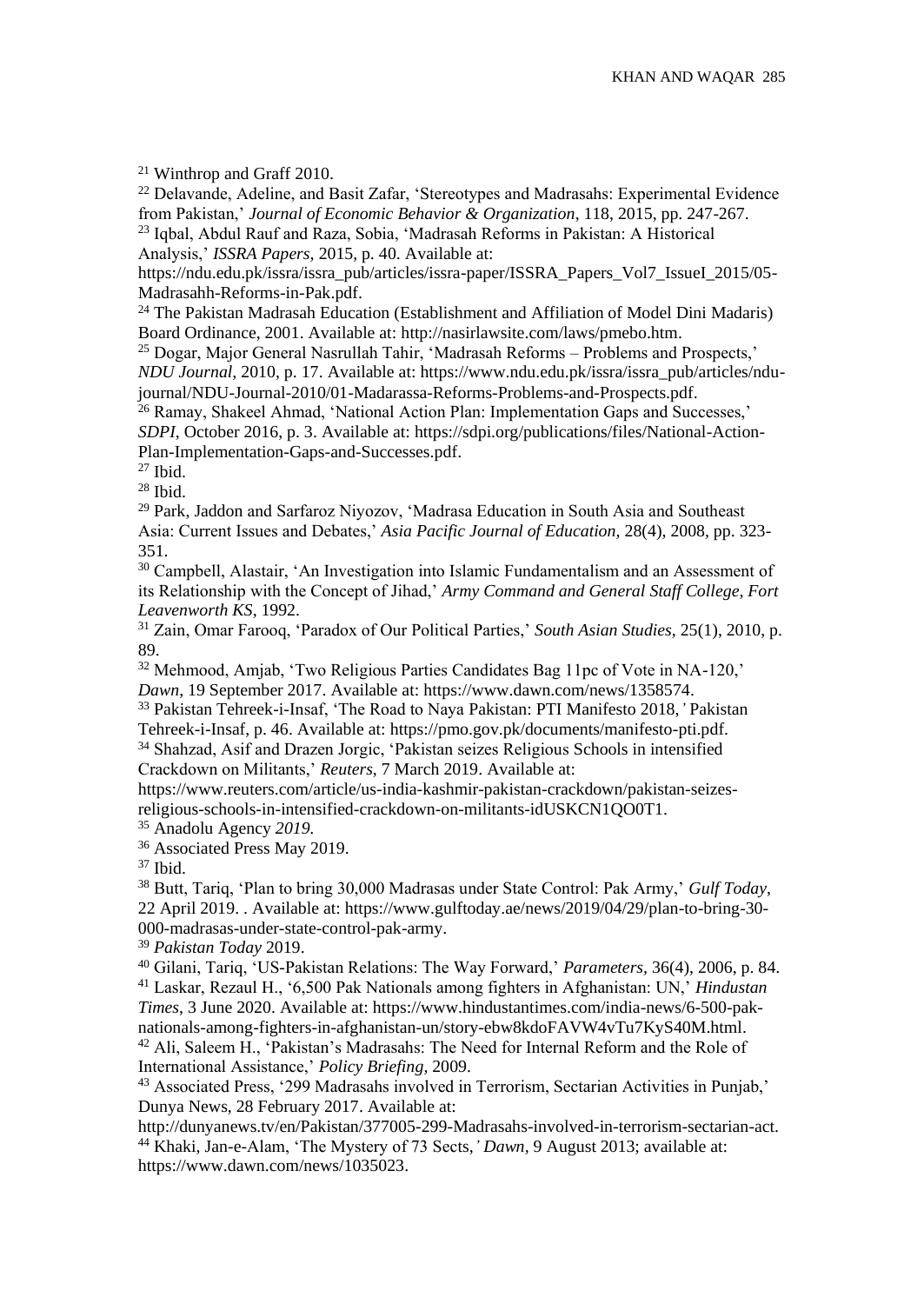National Counter Terrorism Authority (NACTA), 'Madaris Reform,' NACTA. Available at: [https://nacta.gov.pk/madaris-reforms/.](https://nacta.gov.pk/madaris-reforms/)

Pakistan's Ministry of Interior, 'National Internal Security Policy 2014-18,' Ministry of Interior, 2014, p. 7. Available at[: https://nacta.gov.pk/wp-content/uploads/2017/08/National-](https://nacta.gov.pk/wp-content/uploads/2017/08/National-Internal-Security-Policy-2014.pdf)[Internal-Security-Policy-2014.pdf](https://nacta.gov.pk/wp-content/uploads/2017/08/National-Internal-Security-Policy-2014.pdf)

Ibid., p. 39.

 Ibid., p. 11. Ibid., p. 28.

Ibid, p. 39.

Ibid., p. 28.

Ibid., p. 8.

Pakistan's Ministry of Interior 2014-18.

Ibid, p. 20.

 National Counter Terrorism Authority (NACTA), 'National Action Plan, 2014,' NACTA, 2014. Available at: [https://nacta.gov.pk/nap-2014/.](https://nacta.gov.pk/nap-2014/)

 Pakistan's Ministry of Interior, *'*National Internal Security Policy (2018-2023),' Ministry of Interior, 2018, p. 14. Available at:

[https://www.interior.gov.pk/index.php/downloads/category/32-policies.](https://www.interior.gov.pk/index.php/downloads/category/32-policies)

Ibid., p. 60.

Ibid., p. 47.

Ibid., p. 48.

Ibid., p. 49.

Ibid.

Ibid.

NACTA 2020.

Ibid.

 Associated Press, 'NACTA finalizes report to bring Madrasahs under Ministry of Education,' *Dunya News*, 30 April 2019. Available at:

[https://dunyanews.tv/en/Pakistan/489464-NACTA-finalizes-report-Madrasahs-Minister-](https://dunyanews.tv/en/Pakistan/489464-NACTA-finalizes-report-madrassas-Minister-Education)[Education.](https://dunyanews.tv/en/Pakistan/489464-NACTA-finalizes-report-madrassas-Minister-Education)

Ibid.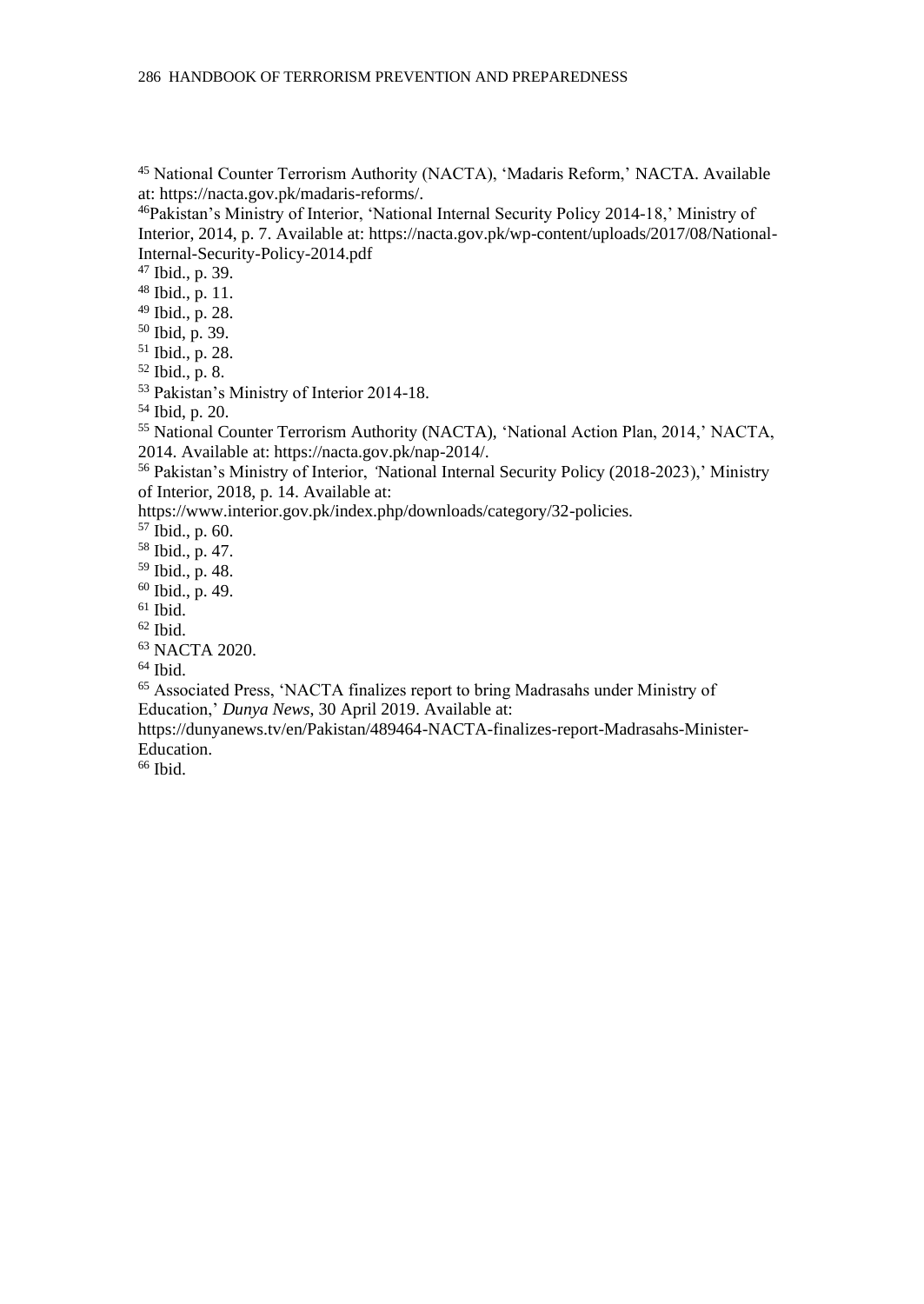## **Bibliography**

- Ali, Saleem H., 'Pakistan's Madrasahs: The Need for Internal Reform and the Role of International Assistance,' Policy Briefing, 2009.
- Anadolu Agency, 'Modernising Madrasahs: Pakistan's Response to tackle Extremism,' *Express Tribune*, 25 May 2019. Available at: [https://tribune.com.pk/story/1980160/1](https://tribune.com.pk/story/1980160/1-modernising-madrassas-pakistans-response-tackle-extremism/) [modernising-Madrasahs-pakistans-response-tackle-extremism/.](https://tribune.com.pk/story/1980160/1-modernising-madrassas-pakistans-response-tackle-extremism/)
- Associated Press, '299 Madrasahs involved in Terrorism, Sectarian Activities in Punjab,' Dunya News, 28 February 2017. Available at[: http://dunyanews.tv/en/Pakistan/377005-](http://dunyanews.tv/en/Pakistan/377005-299-Madrasahs-involved-in-terrorism-sectarian-act) [299-Madrasahs-involved-in-terrorism-sectarian-act.](http://dunyanews.tv/en/Pakistan/377005-299-Madrasahs-involved-in-terrorism-sectarian-act)
- Associated Press, 'Modernising Madrasahs: Pakistan's Response to tackle Extremism,' *Pakistan Today*, 25 May 2019. Available at: [https://www.pakistantoday.com.pk/2019/05/25/modernising-Madrasahs-pakistans](https://www.pakistantoday.com.pk/2019/05/25/modernising-Madrasahs-pakistans-response-to-tackle-extremism/)[response-to-tackle-extremism/.](https://www.pakistantoday.com.pk/2019/05/25/modernising-Madrasahs-pakistans-response-to-tackle-extremism/)
- Associated Press, 'NACTA finalizes report to bring Madrasahs under Ministry of Education,' Dunya News, 30 April 2019. Available at: [https://dunyanews.tv/en/Pakistan/489464-](https://dunyanews.tv/en/Pakistan/489464-NACTA-finalizes-report-madrassas-Minister-Education) [NACTA-finalizes-report-Madrasahs-Minister-Education.](https://dunyanews.tv/en/Pakistan/489464-NACTA-finalizes-report-madrassas-Minister-Education)
- Associated Press, 'Tanzeemul Madaris exams from 14th',' *The Nation*, 4 April, 2018. Available at[: https://nation.com.pk/04-Apr-2018/tanzeemul-madaris-exams-from-14th.](https://nation.com.pk/04-Apr-2018/tanzeemul-madaris-exams-from-14th)
- Butt, Tariq, 'Plan to bring 30,000 Madrasas under State Control: Pak Army,' Gulf Today, 22 April 2019. Available at: [https://www.gulftoday.ae/news/2019/04/29/plan-to-bring-30-](https://www.gulftoday.ae/news/2019/04/29/plan-to-bring-30-000-madrasas-under-state-control-pak-army) [000-madrasas-under-state-control-pak-army.](https://www.gulftoday.ae/news/2019/04/29/plan-to-bring-30-000-madrasas-under-state-control-pak-army)
- Campbell, Alastair, 'An Investigation into Islamic Fundamentalism and an Assessment of its Relationship with the Concept of Jihad,' Army Command and General Staff College, Fort Leavenworth KS, 1992.
- Candland, Christopher, 'Religious Education and Violence in Pakistan,'; in: Kennedy, Charles and Cynthia Botteron (eds.), *Pakistan*. Oxford University Press, 2006, p. 230.
- Curtis, Lisa A., 'US Aid to Pakistan: Countering Extremism through Education Reform.' Heritage Foundation, 2007.
- Delavande, Adeline, and Basit Zafar, 'Stereotypes and Madrasahs: Experimental Evidence from Pakistan,' *Journal of Economic Behavior & Organization*, 118, 2015
- Dogar, Major General Nasrullah Tahir, 'Madrasah Reforms Problems and Prospects,' *NDU Journal*, 2010. Available at[: https://www.ndu.edu.pk/issra/issra\\_pub/articles/ndu](https://www.ndu.edu.pk/issra/issra_pub/articles/ndu-journal/NDU-Journal-2010/01-Madarassa-Reforms-Problems-and-Prospects.pdf)[journal/NDU-Journal-2010/01-Madarassa-Reforms-Problems-and-Prospects.pdf.](https://www.ndu.edu.pk/issra/issra_pub/articles/ndu-journal/NDU-Journal-2010/01-Madarassa-Reforms-Problems-and-Prospects.pdf)
- Gilani, Tariq, 'US-Pakistan Relations: The Way Forward,' *Parameters*, 36(4), 2006.
- Iqbal, Abdul Rauf and Raza, Sobia, 'Madrasah Reforms in Pakistan: A Historical Analysis,' *ISSRA Papers, NDU,* 7(1), 2015.
- Gishkori, Zahid, 'Punjab Police Disclosure: 1,000 Madrasahs foreign-funded,' *The Tribune*, 17 February 2017. Available at: [https://tribune.com.pk/story/839561/punjab-police](https://tribune.com.pk/story/839561/punjab-police-disclosure-1000-Madrasahs-foreign-funded/)[disclosure-1000-Madrasahs-foreign-funded/.](https://tribune.com.pk/story/839561/punjab-police-disclosure-1000-Madrasahs-foreign-funded/)
- Higher Education Commission, 'System and Procedure for Equivalence of Deeni Asnad,' Higher Education Commission. Available at:

[https://www.peef.org.pk/Downloads/OutreachSch/HECDeeniMdarass.pdf.](https://www.peef.org.pk/Downloads/OutreachSch/HECDeeniMdarass.pdf)

- Iqbal, Abdul Rauf and Raza, Sobia, 'Madrasah Reforms in Pakistan: A Historical Analysis,' ISSRA Papers, 2015. Available at[: https://ndu.edu.pk/issra/issra\\_pub/articles/issra](https://ndu.edu.pk/issra/issra_pub/articles/issra-paper/ISSRA_Papers_Vol7_IssueI_2015/05-Madrassah-Reforms-in-Pak.pdf)[paper/ISSRA\\_Papers\\_Vol7\\_IssueI\\_2015/05-Madrasahh-Reforms-in-Pak.pdf.](https://ndu.edu.pk/issra/issra_pub/articles/issra-paper/ISSRA_Papers_Vol7_IssueI_2015/05-Madrassah-Reforms-in-Pak.pdf)
- Khanki, Jan-e-Alam, 'The Mystery of 73 Sects',' *Dawn*, 9 August 2013. Available at: [https://www.dawn.com/news/1035023.](https://www.dawn.com/news/1035023)
- Laskar, Rezaul H., '6,500 Pak Nationals among fighters in Afghanistan: UN,' *Hindustan Times*, 3 June 2020. Available at: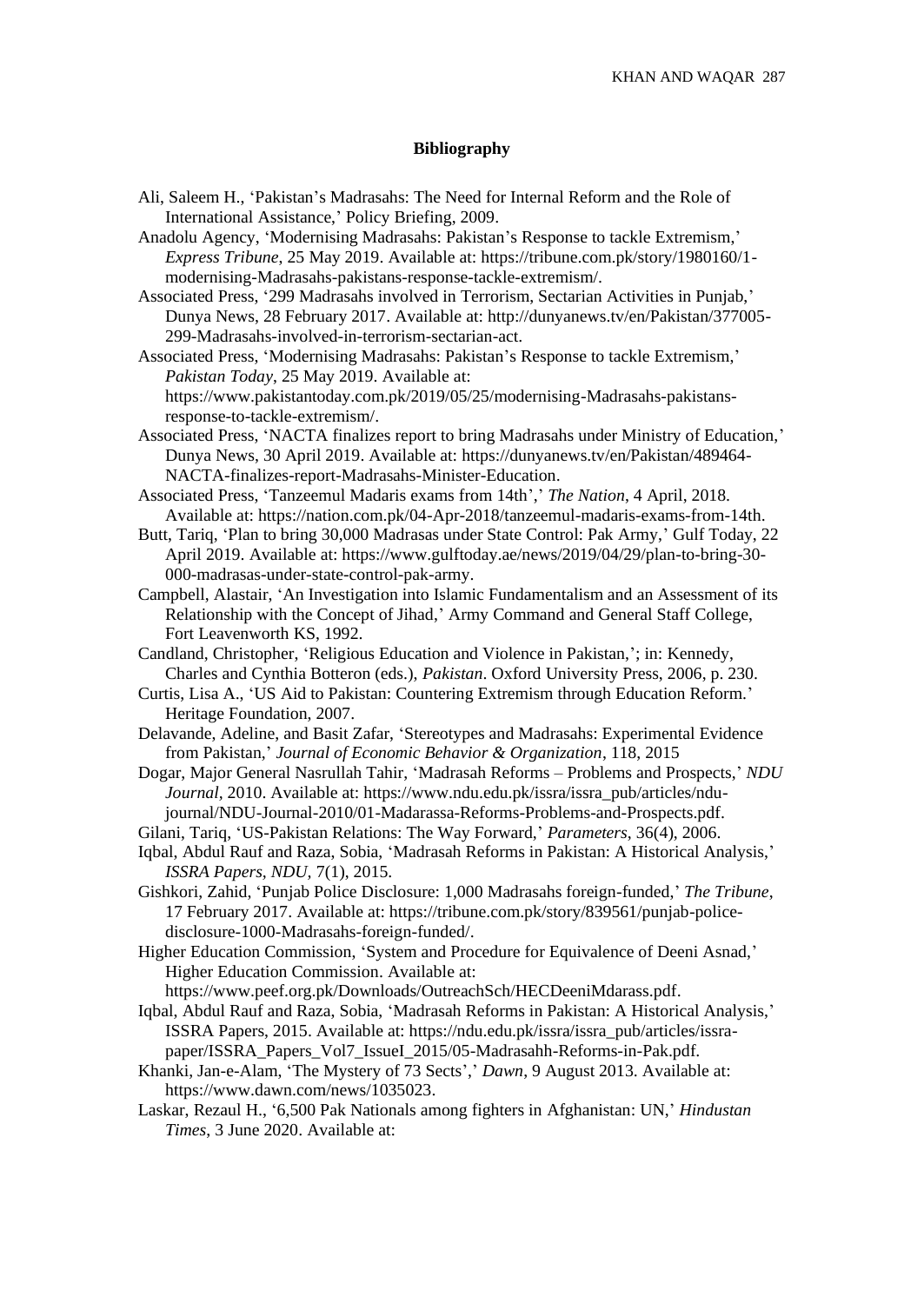[https://www.hindustantimes.com/india-news/6-500-pak-nationals-among-fighters-in](https://www.hindustantimes.com/india-news/6-500-pak-nationals-among-fighters-in-afghanistan-un/storyebw8kdoFAVW4vTu7KyS40M.html)[afghanistan-un/storyebw8kdoFAVW4vTu7KyS40M.html.](https://www.hindustantimes.com/india-news/6-500-pak-nationals-among-fighters-in-afghanistan-un/storyebw8kdoFAVW4vTu7KyS40M.html)

- Malik, Jamal, 'Colonization of Islam: Dissolution of Traditional Institutions of Learning.' New Delhi: Manohar, 1996.
- Mehmood, Amjab, 'Two Religious Parties Candidates Bag 11pc of Vote in NA-120,' Dawn, 19 September 2017. Available at: [https://www.dawn.com/news/1358574.](https://www.dawn.com/news/1358574)
- Nasr, Seyyed Vali Reza, 'Islam, the State and the Rise of Sectarian Militancy in Pakistan,'; in: Jaffrelot, Christophe (ed.), *Pakistan: Nationalism without a Nation*. London: Zed Books, 2002.
- National Counter Terrorism Authority (NACTA), 'Madaris Reform,' NACTA. Available at: [https://nacta.gov.pk/madaris-reforms/.](https://nacta.gov.pk/madaris-reforms/)
- National Counter Terrorism Authority (NACTA), 'National Action Plan, 2014,' NACTA, 2014. Available at[: https://nacta.gov.pk/nap-2014/.](https://nacta.gov.pk/nap-2014/)
- Pakistan's Ministry of Interior, 'National Internal Security Policy (2014-2018),' Ministry of Interior, 2014.
- Pakistan's Ministry of Interior, 'National Internal Security Policy (2018-2023),' Ministry of Interior, 2018. Available at:
	- [https://www.interior.gov.pk/index.php/downloads/category/32-policies.](https://www.interior.gov.pk/index.php/downloads/category/32-policies)
- Pakistan Tehreek-i-Insaf, '*The Road to Naya Pakistan: PTI Manifesto 2018,'* Pakistan Tehreek-i-Insaf. Available at: [https://pmo.gov.pk/documents/man.](https://pmo.gov.pk/documents/manifesto-pti.pdf/)
- Park, Jaddon and Sarfaroz Niyozov, 'Madrasa Education in South Asia and Southeast Asia: Current Issues and Debates,' *Asia Pacific Journal of Education*, 28(4), 2008.
- Rana, Muhammad Amir. 'Mapping the Madrasa Mindset: Political Attitudes of Pakistani Madaris'. *Conflict and Peace Studies* Vol.2, No. 1 (2009).
- Rabtat-ul-Madaris, 'Al-Islamia, Pakistan,' p. 2. Available at: [http://www.rabtatulmadaris.com.pk/ur/doc/DASTOR\\_RABITA.pdf.](http://www.rabtatulmadaris.com.pk/ur/doc/DASTOR_RABITA.pdf)
- Rahman, Tariq, 'Madrassasahs: The Potential for Violence in Pakistan,' *Criterion*, 2 October 2013. Available at[: /h](http://www.criterion-quarterly.com/Madrasahs-the-potential-for-violence-in-pakistan/)ttps://criterion-quarterly.com/madrassas-the-potential-for-violencein-pakistan/.

Ramay, Shakeel Ahmad, 'National Action Plan: Implementation Gaps and Successes,' SDPI, October 2016. Available at[: https://sdpi.org/publications/files/National-Action-Plan-](https://sdpi.org/publications/files/National-Action-Plan-Implementation-Gaps-and-Successes.pdf)[Implementation-Gaps-and-Successes.pdf.](https://sdpi.org/publications/files/National-Action-Plan-Implementation-Gaps-and-Successes.pdf)

Rana, Muhammad Amir, 'Mapping the Madrasa Mindset: Political Attitudes of Pakistani Madaris,' *Conflict and Peace Studies*, 2(1), 2009.

Shahzad, Asif and Drazen Jorgic, 'Pakistan seizes Religious Schools in intensified Crackdown on Militants,' Reuters, 7 March 2019. Available at: [https://www.reuters.com/article/us-india-kashmir-pakistan-crackdown/pakistan-seizes](https://www.reuters.com/article/us-india-kashmir-pakistan-crackdown/pakistan-seizes-religious-schools-in-intensified-crackdown-on-militants-idUSKCN1QO0T1)[religious-schools-in-intensified-crackdown-on-militants-idUSKCN1QO0T1.](https://www.reuters.com/article/us-india-kashmir-pakistan-crackdown/pakistan-seizes-religious-schools-in-intensified-crackdown-on-militants-idUSKCN1QO0T1)

- Singer, Peter W., 'Pakistan's Madrasahs: Ensuring a System of Education Not Jihad,' Washington, DC: Brookings Institution Report, 1 November 2001.
- The Pakistan Madrasah Education (Establishment and Affiliation of Model Dini Madaris) Board Ordinance, 2001. Available at[: http://nasirlawsite.com/laws/pmebo.htm.](http://nasirlawsite.com/laws/pmebo.htm)
- Wifaq-ul-Madaris "Introduction." Wifaq-ul-Madaris. Accessed 21 December 2020. Available at: http://www.wifaqulmadaris.org/pages/introduction.php.
- Winthrop, Rebecca, and Corinne Graff, 'Beyond Madrasas: Assessing the Links between Education and Militancy in Pakistan,' 23 June 2010 Available at: [https://www.brookings.edu/research/beyond-madrasas-assessing-the-links-between](https://www.brookings.edu/research/beyond-madrasas-assessing-the-links-between-education-and-militancy-in-pakistan/)[education-and-militancy-in-pakistan/.](https://www.brookings.edu/research/beyond-madrasas-assessing-the-links-between-education-and-militancy-in-pakistan/)
- Yousafzai, Arshad, 'Mainstreaming Madrasas a Distant Dream despite Efforts of two Decades,' The News, 8 June 2019. Available at: